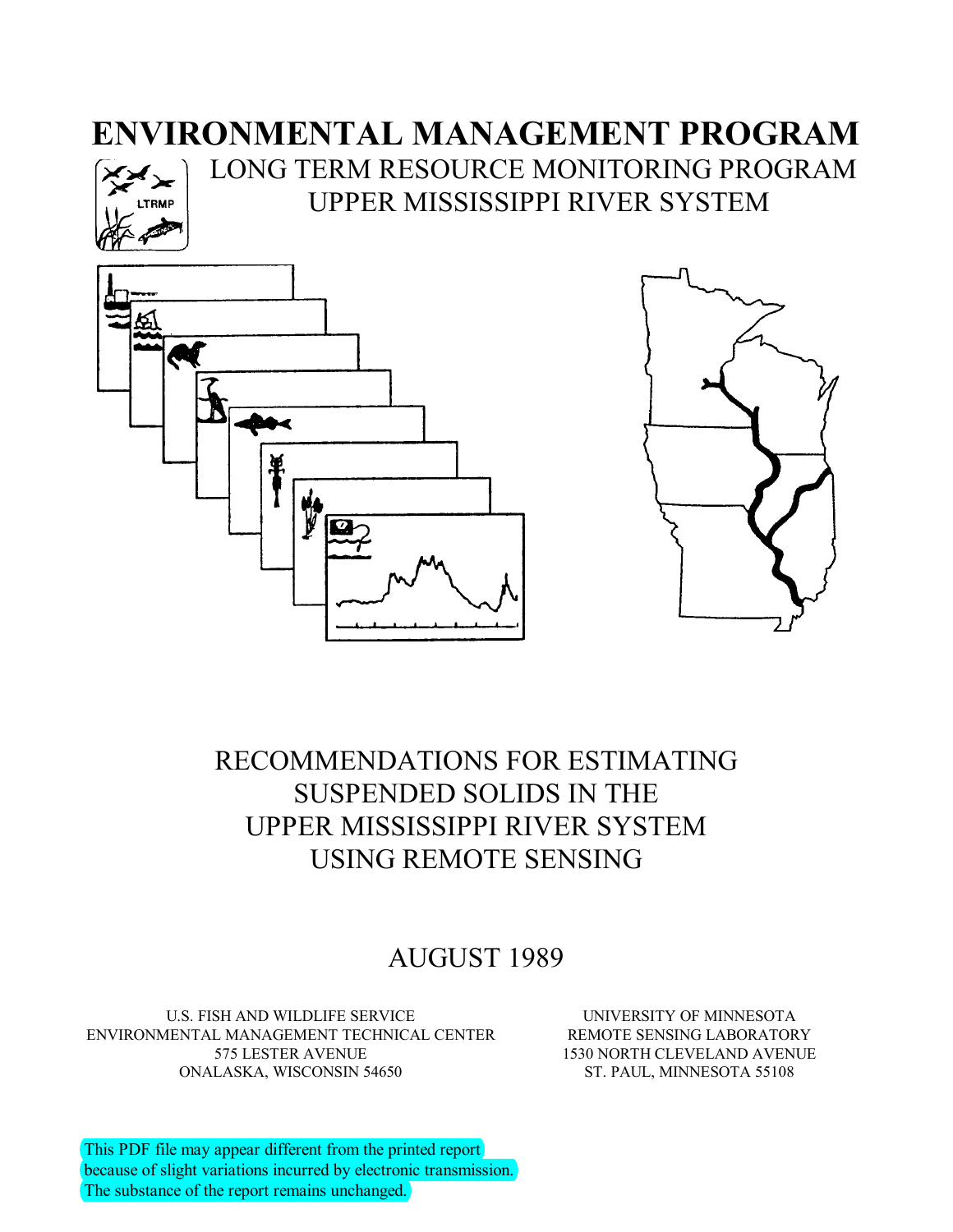TITLE PAGE Report Number 89/01 June 7, 1989

# RECOMMENDATIONS FOR ESTIMATING SUSPENDED SOLIDS IN THE UPPER MISSISSIPPI RIVER SYSTEM USING REMOTE SENSING

by

Sean C. Ahearn Robert D. Martin Remote Sensing Laboratory University of Minnesota

and

Joseph H. Wlosinski Environmental Management Technical Center U. S. Fish and Wildlife Service

In Cooperation with

Army Corps of Engineers North Central Division, Planning Division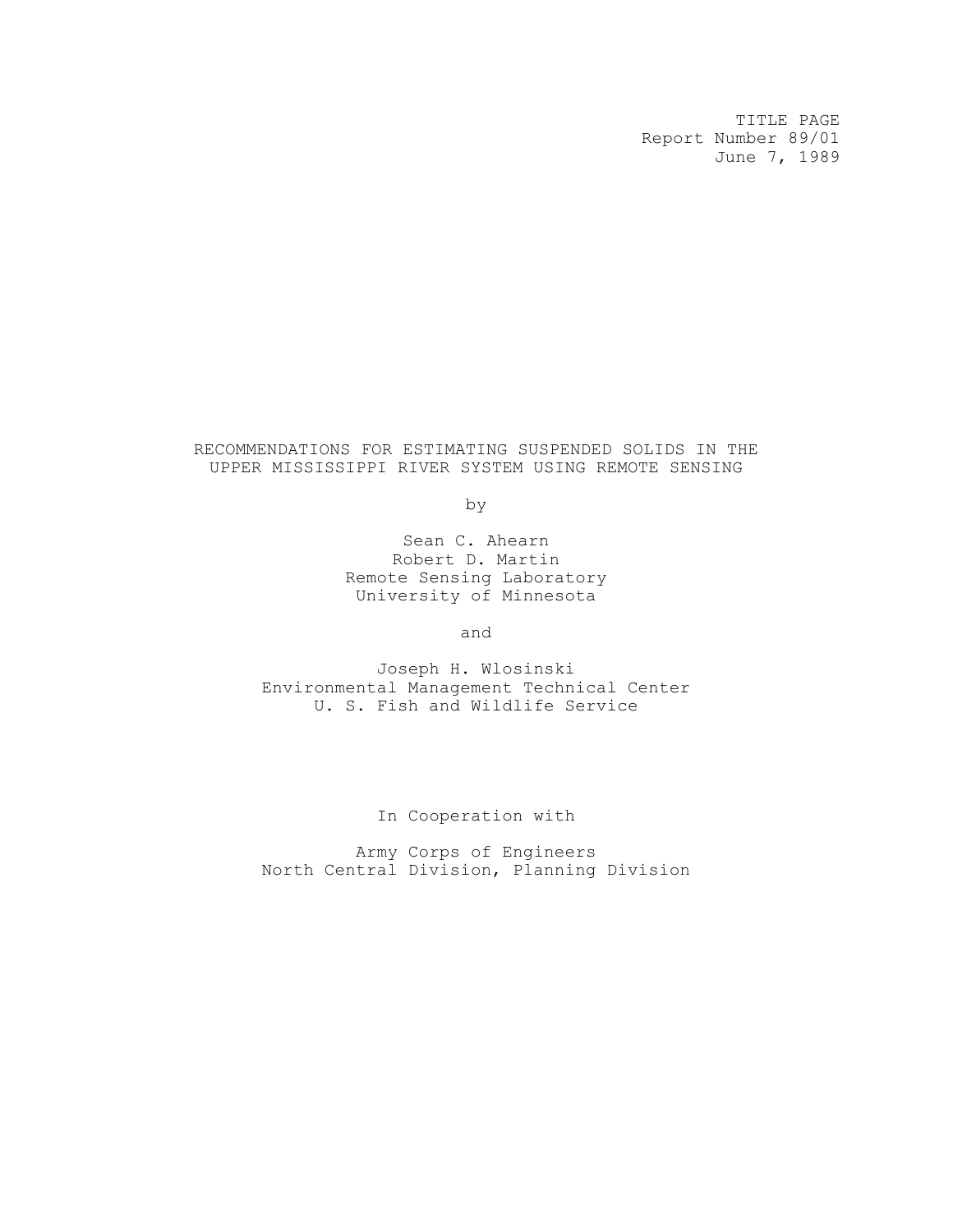#### PREFACE

This report was prepared as part of the Long Term Resource Monitoring Program for the Upper Mississippi River System. The Upper Mississippi River System is composed of the navigable reaches of the Upper Mississippi, Illinois, Kaskaskia, Black, St. Croix and Minnesota rivers. The Long Term Resource Monitoring Program is part of the Environmental Management Program which was authorized under the Water Resources Development Act of 1986 (Public Law 99-662).

The report was prepared by Sean C. Ahearn and Robert D. Martin of the Remote Sensing Laboratory, University of Minnesota and Joseph H. Wlosinski of the Environmental Management Technical Center, U.S. Fish and Wildlife Service. This report was performed as part of Problem Solving Task PA(S)4 "Determine areas in the Upper Mississippi River System and times of year when excessive suspended solids concentrations occur". Funding for the Remote Sensing Laboratory was provided through Cooperative Agreement No. 14-16-0003-88-951 with the Environmental Management Technical Center. The report was reviewed by Barry W. Drazkowski from the Environmental Management Technical Center, the Computerized River Information Center Analysis Team and the Ecological Analysis Team. Mary Mackrill performed editorial and administrative tasks.

Please cite the report as follows:

Ahearn, S. C., R. D. Martin, and J. H. Wlosinski. 1989. Recommendations for estimating suspended solids in the Upper Mississippi River System using remote sensing. EMTC 89/01. U.S. Fish and Wildlife Service, Environmental Management Technical Center, Onalaska, Wisconsin.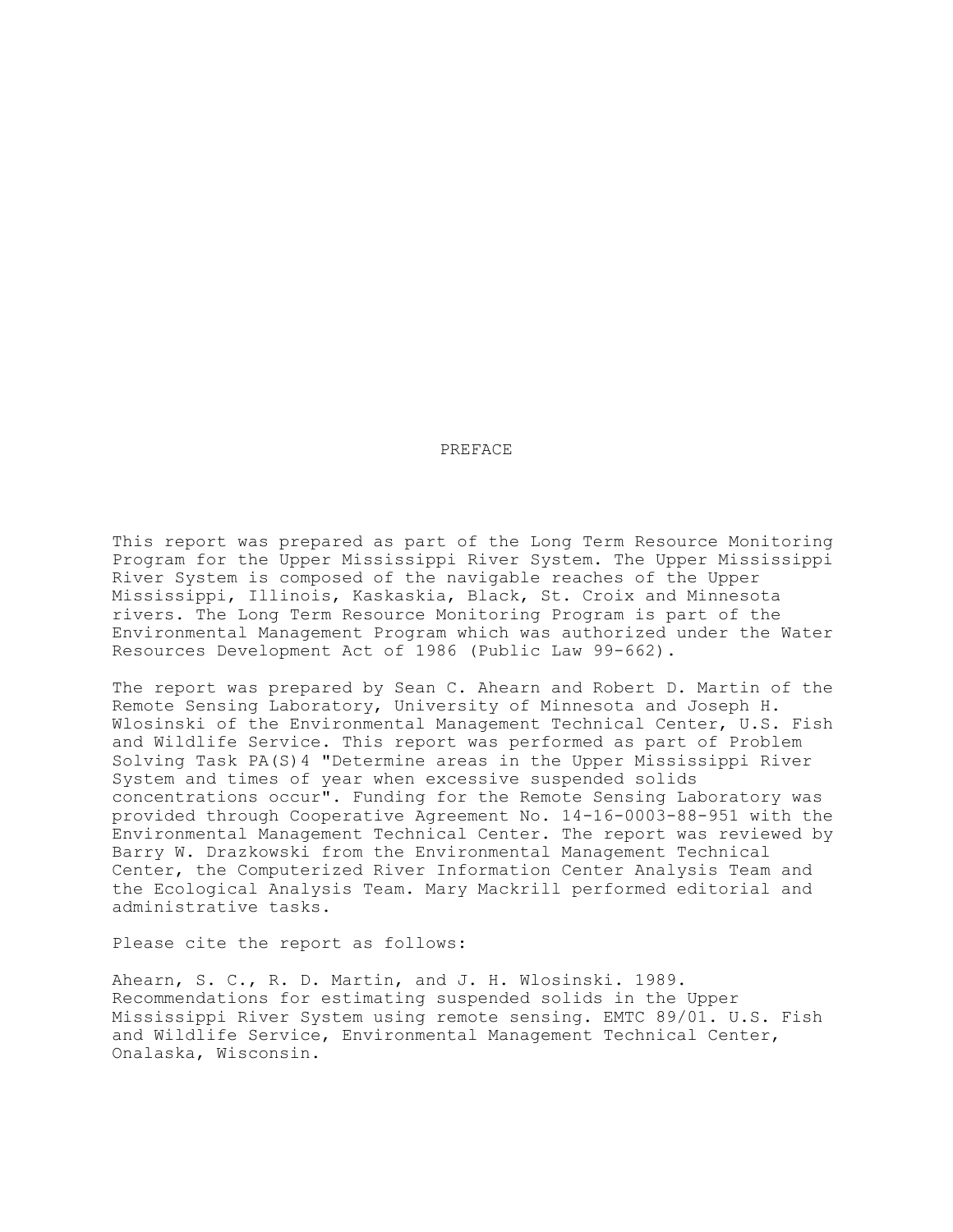# TABLE OF CONTENTS

| DISCUSSION AND RECOMMENDATIONS 9 |  |  |  |  |  |  |  |  |  |  |  |  |  |  |
|----------------------------------|--|--|--|--|--|--|--|--|--|--|--|--|--|--|
|                                  |  |  |  |  |  |  |  |  |  |  |  |  |  |  |
|                                  |  |  |  |  |  |  |  |  |  |  |  |  |  |  |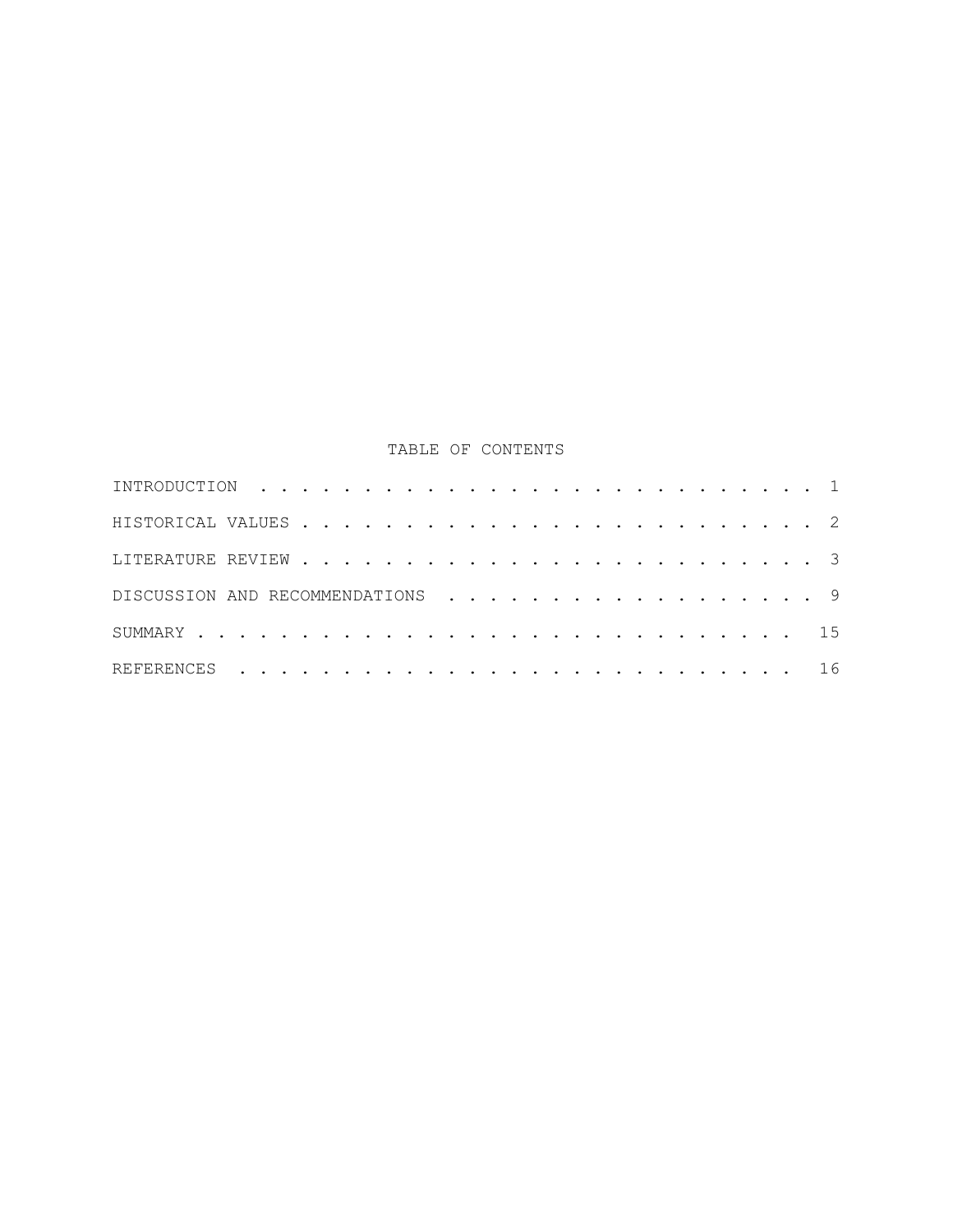# LIST OF TABLES

| Table 1. Concentrations reported as nonfilterable residue in the<br>Upper Mississippi River System and tributaries from |
|-------------------------------------------------------------------------------------------------------------------------|
|                                                                                                                         |
| Table 2. Date, path and row number, and percent cloud cover for<br>coverage of the UMRS using data from Landsat TM 12   |

# LIST OF FIGURES

| Figure 1. Approximate coverage of eight LANDSAT scenes for the |  |  |                                |  |  |  |  |  |    |
|----------------------------------------------------------------|--|--|--------------------------------|--|--|--|--|--|----|
|                                                                |  |  | Upper Mississippi River System |  |  |  |  |  | 13 |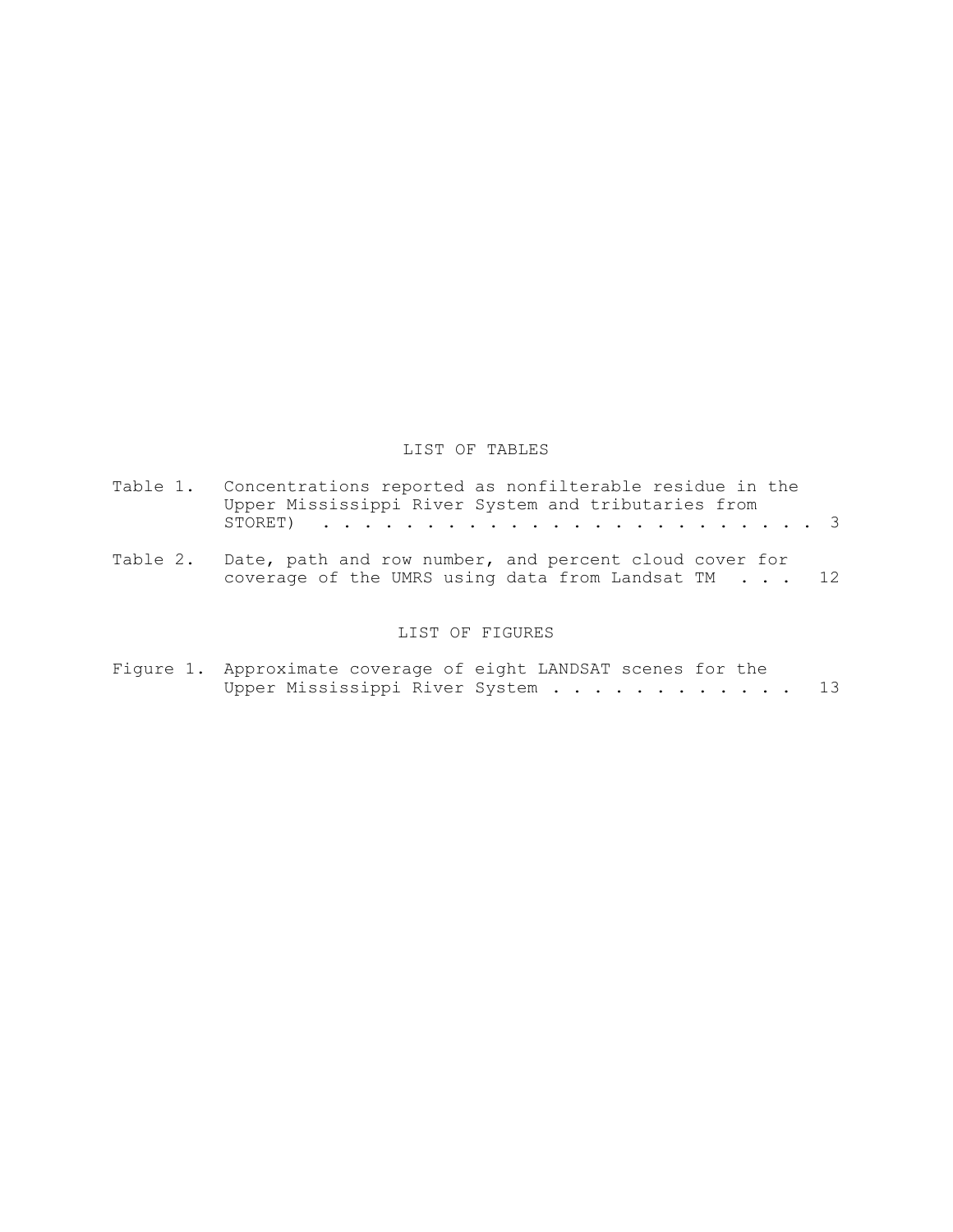RECOMMENDATIONS FOR ESTIMATING SUSPENDED SOLIDS IN THE UPPER MISSISSIPPI RIVER SYSTEM USING REMOTE SENSING

#### INTRODUCTION

Sedimentation is considered the most significant factor limiting fish and wildlife resources in the Upper Mississippi River System (UMRS) (Great River Environmental Action Team, 1979). Between Guttenberg, Iowa and the head of navigation on the Mississippi River about onefourth of the open water area has been converted to marshlands since the locks and dams were built (St. Paul District, 1981). According to the Great River Environmental Action Team (1980), most of the open water areas of backwater lakes will succeed to marshlands within the next century if reported rates of sedimentation are allowed to continue.

Sedimentation has been selected as one of five critical problems which are being addressed within the Long Term Resource Monitoring Program (LTRMP) for the UMRS (Rasmussen and Wlosinski, 1988). One of 19 tasks outlined to address the sedimentation problem is to "Determine areas in the Upper Mississippi River System and times of year when excessive suspended solids concentrations occur" (Rasmussen and Wlosinski, 1988). Remote sensing of water bodies for estimation of suspended solids has been shown to be an effective tool to this end (Kritikos and Yorinks, 1974; Johnson, 1977; LeCroy, 1982, Lathrop and Lillesand, 1986).

The purpose of this report is to determine the feasibility associated with obtaining estimates of suspended solids in the UMRS using remote sensing and to outline the steps necessary to initiate such a study. The report includes a review of the spectral characteristics of suspended solids in water bodies in the laboratory and field and the use of remote sensing for qualitative and quantitative estimation of suspended solids in water bodies. Questions to be addressed in the report include:

- What is the concentration range of suspended solids in the UMRS?
- Is remote sensing technology adequately proven to estimate the suspended solids concentration (SSC) in the entire UMRS over the range of historical values?
- \* Should Landsat Thematic Mapper (TM), SPOT HRV panchromatic, SPOT multispectral sensors, or aerial photography be used?
- \* What is the accuracy of the estimate using different sensors?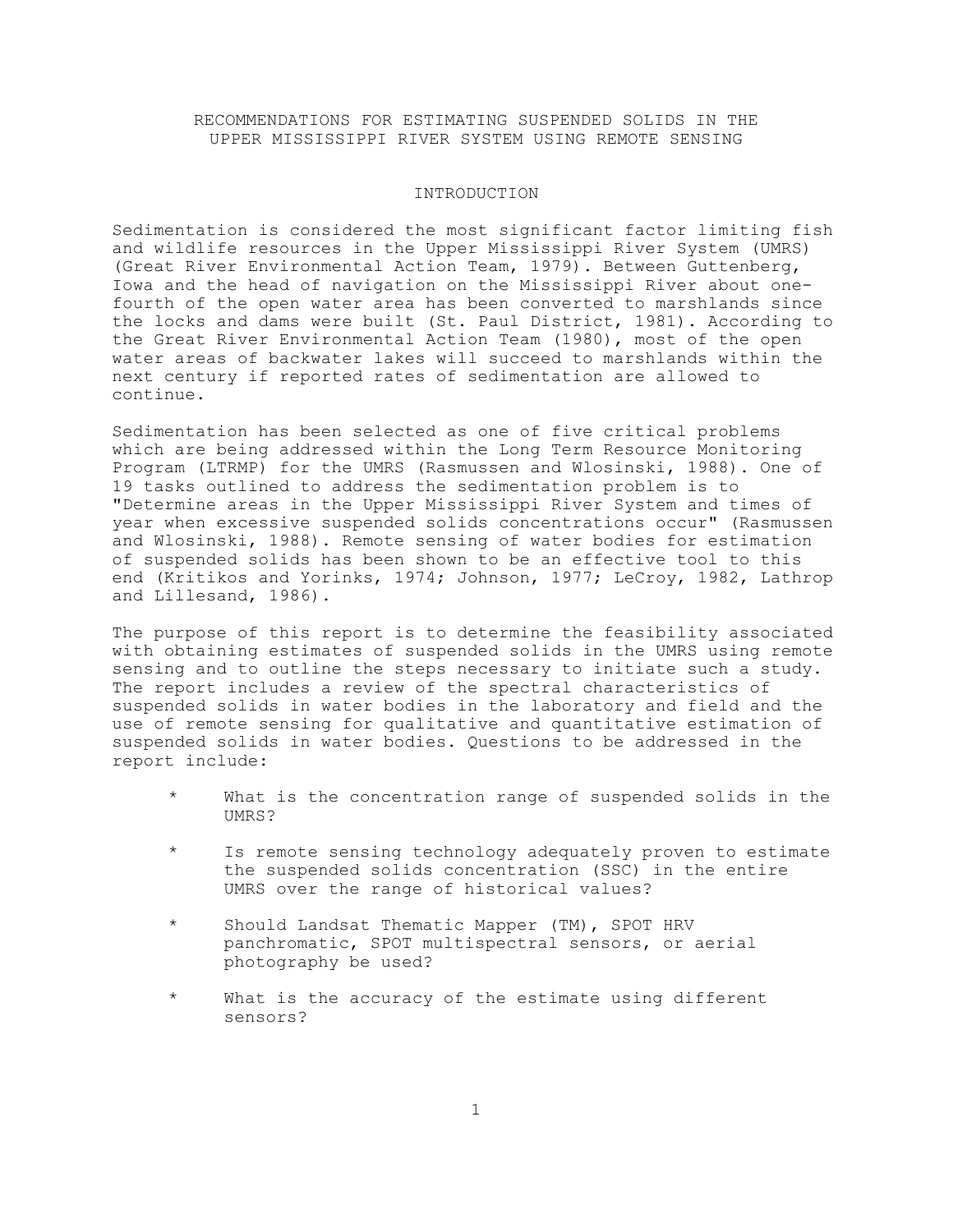- Is ground truthing needed? If yes, how many samples? How should ground truth samples be measured? When and where should samples be collected?
- \* Can information be gained concerning bed load transport using this method?
- Can information be gained concerning other themes needed for the UMRS database?
- \* Can information be gained concerning past sedimentation problems using this method?
- \* Can information be gained concerning the components of suspended solids (algae, other organics, inorganics) using this method?
- \* Can information be gained concerning the causes of sedimentation (discharge, resuspension caused by wind or towboat) using this method?
- \* Can information from this method be used for other tasks concerning the sedimentation problem?
- \* What costs are associated with this method?
- \* At what resolution will the data be reported?

# HISTORICAL VALUES

Historical values for suspended solids were obtained from the Environmental Protection Agency's STORET database. Only those stations that had at least 15 samples reported over a period of seven years, between 1977 and 1988, were used. Concentrations were reported as mg/l of total nonfilterable residue and include both organic and inorganic matter.

Nine stations on the Mississippi River and seven stations on the Illinois River met the criteria (Table 1). Mean concentrations on the Mississippi River ranged from 13 to 135 mg/l and on the Illinois River from 57 to 166 mg/l. The range of reported values was from 0 to 910 mg/l. Three tributaries also had stations which were near the Mississippi River: Black River (Wisconsin), Cannon River (Minnesota), and the Maquoketa River (Iowa). The Maquoketa had the highest reported values, with a mean of 276 mg/l and a maximum reading of 2991 mg/l.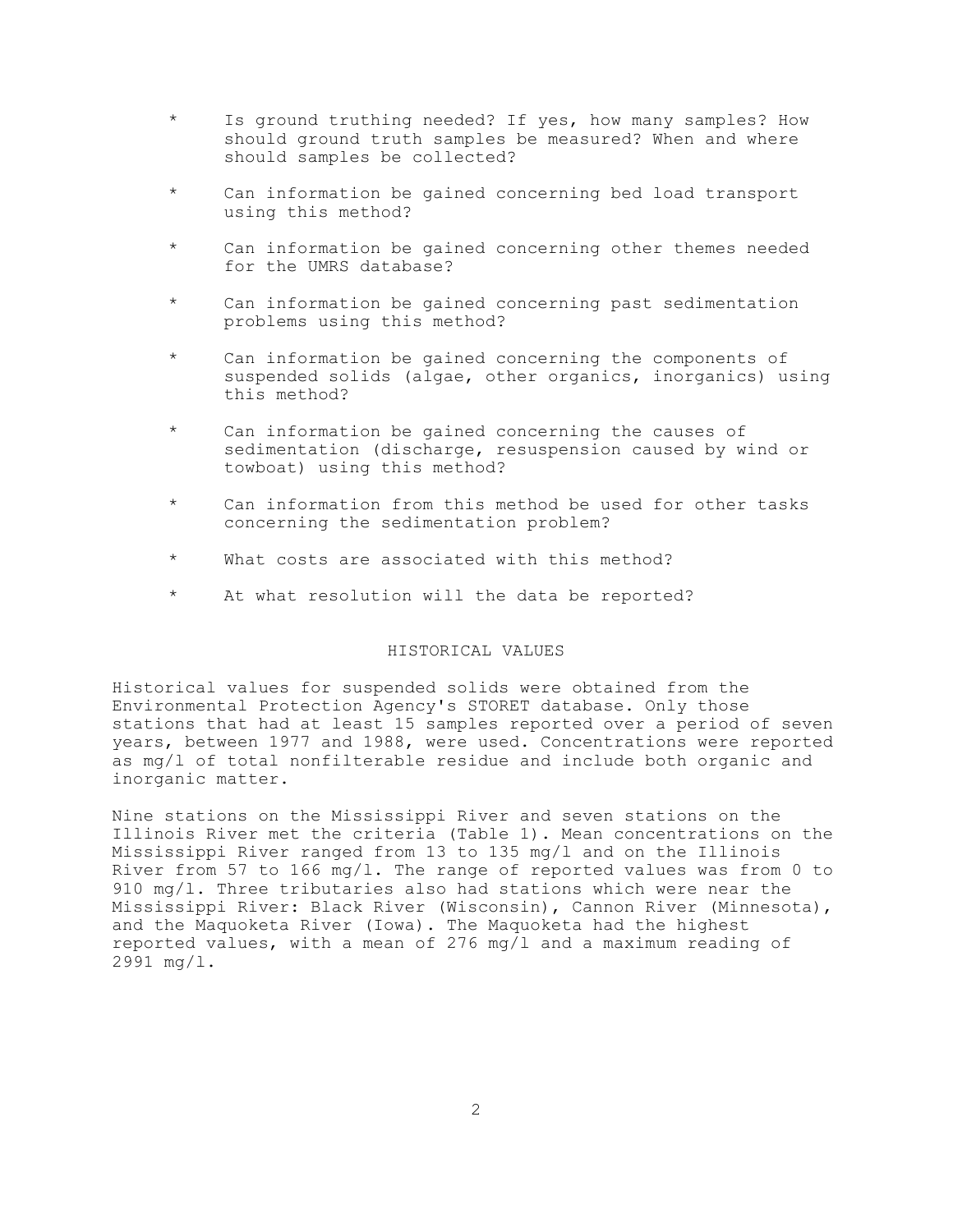# LITERATURE REVIEW

The majority of the bibliographic references were obtained using a DIALOG search. The keyword string used was "remote or sensing or satellite or mapping or SPOT or LANDSAT and suspended or sediment or solid or bed load." Bibliographic data bases used Biosis Previews, Enviroline, Environmental Bibliography, Pollution Abstracts, Water Resources Abstracts, Georef, NTIS, Federal Research in Progress, and Aquatic Science Abstracts. All papers included in the review can be found in the references.

Table 1. Concentrations reported as nonfilterable residue in the Upper Mississippi River System and tributaries (from STORET).

|                   |                |             | <b>STANDARD</b>  |                |                |
|-------------------|----------------|-------------|------------------|----------------|----------------|
|                   | NUMBER OF      | <b>MEAN</b> | <b>DEVIATION</b> | MINIMUM        | <b>MAXIMUM</b> |
| <b>LOCATION</b>   | <b>SAMPLES</b> | mg/1        | mq/1             | mq/1           | mq/1           |
|                   |                |             |                  |                |                |
| Mississippi River |                |             |                  |                |                |
| Lock and Dam 3    | 136            | 28          | 21               | 0              | 122            |
| Lake City MN      | 114            | 16          | 13               | 1              | 87             |
| Lake Pepin        | 137            | 15          | 32               | $\Omega$       | 273            |
| Lock and Dam 4    | 136            | 13          | 9                | 0              | 80             |
| Lock and Dam 5    | 102            | 20          | 16               | 1              | 70             |
| Lock and Dam 9    | 134            | 30          | 25               | 0              | 116            |
| Davenport IA      | 27             | 65          | 71               | 1              | 290            |
| Keokuk IA         | 21             | 93          | 94               | 8              | 320            |
| Thebes IL         | 15             | 135         | 165              | $\overline{2}$ | 620            |
| Illinois River    |                |             |                  |                |                |
| Hennepin IL       | 97             | 57          | 66               | 1              | 440            |
| Lacon IL          | 100            | 73          | 54               | $\mathbf{1}$   | 340            |
| Peoria IL         | 109            | 72          | 59               | 0              | 427            |
| Pekin IL          | 101            | 106         | 83               | $\overline{2}$ | 527            |
| Havana IL         | 106            | 156         | 176              | 3              | 908            |
| Valley City IL    | 103            | 158         | 159              | 0              | 910            |
| Hardin IL         | 100            | 166         | 146              | 6              | 760            |
|                   |                |             |                  |                |                |
| Tributaries       |                |             |                  |                |                |
| Black River WI    | 123            | 24          | 32               | 0              | 250            |
| Cannon River MN   | 93             | 43          | 77               | 1              | 580            |
| Maquoketa IA      | 59             | 276         | 541              | 8              | 2991           |

LABORATORY AND FIELD MEASUREMENTS

The spectral property of pure water is characterized by low reflectance in the visible region of the spectrum and virtually no reflectance in the near- and middle-infrared wavelengths (Hoffer, et al. 1978). With the addition of sediments of increasing size, scattering becomes independent of wavelength. The result is a shift in the apparent color of the water from blue toward green. Increasing turbidity results in a shift of water color towards the color of the particle creating the turbidity (Salomonson, et al., 1983). The shift results in reflectance reaching a maximum in the visible red and very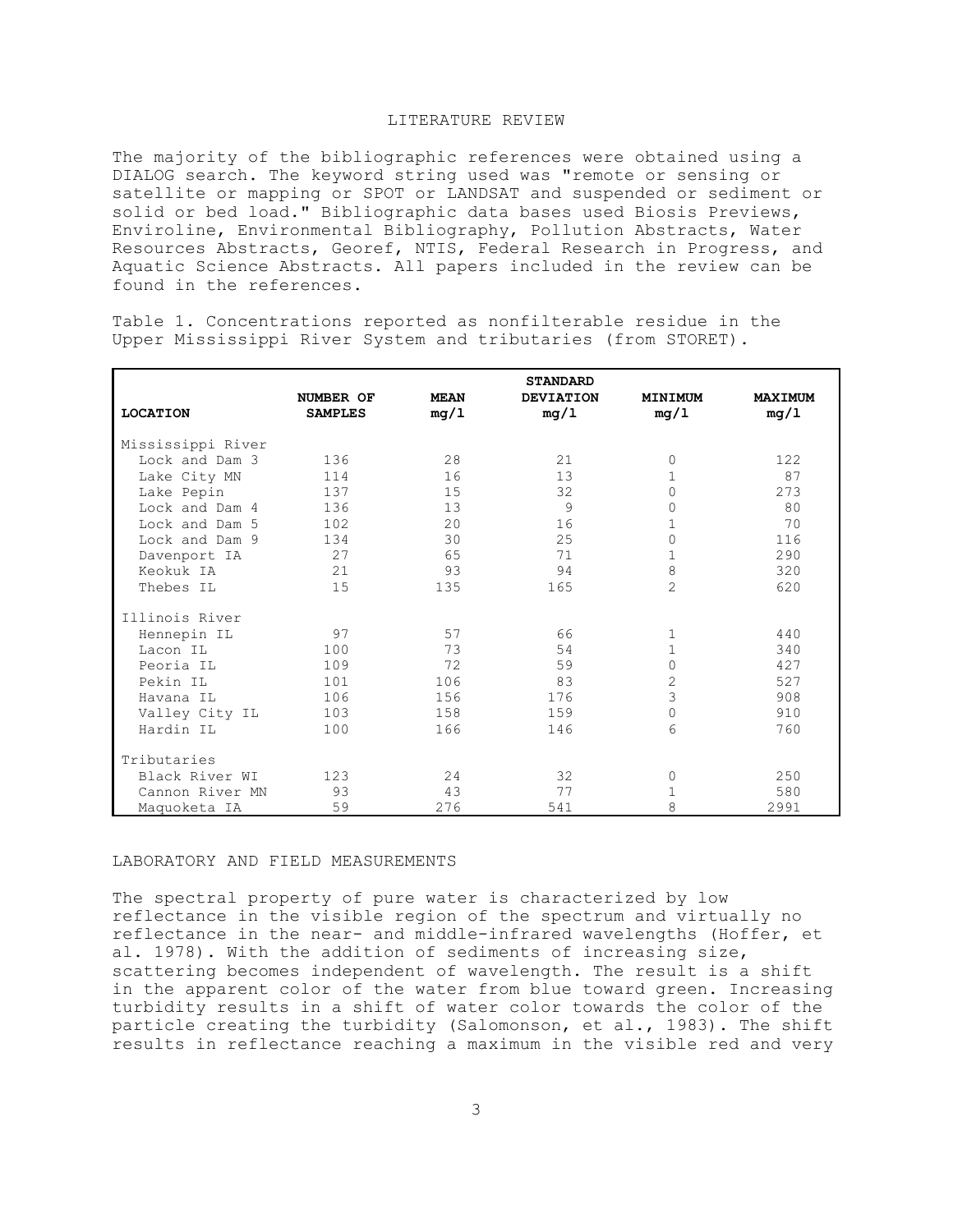near infrared region of the spectrum (Ritchie et al., 1976; Schiebe and Ritchie, 1986; Topliss, 1986).

Pionke and Blanchard (1975) measured reflectance from impoundments with an airborne multispectral scanner (MSS). When these measurements were related to SSC, they found a curvilinear relationship between reflectance and SSC. The strongest correlations were found in bands defined by  $0.59-0.64$  Fm and  $0.65$  -0.69 Fm (note: these two bands coincide with MSS band 5). These bands exhibited the least curvilinearity in their relationship to SSC over a 13-232 mg/l range of concentrations. In comparing their work to that of previous authors, they concluded that differences in the relationship between SSC and reflectance were due to differences in sediment reflectance characteristics. This led them to speculate that estimates of SSC for different bodies of water might require different wavebands and different calibration equations depending on their individual sources of sediment. Additionally, they pointed out that since clay particles remain in suspension much longer than do larger particle sizes, reflectance measurements are more likely to be related to the concentration of clay-size particles than to the concentration of the larger particles.

Ritchie et al. (1976) were among the first to observe the shift in maximum reflectance toward longer wavelengths as SSC increased. They measured continuous spectra over the 0.4-1.1 Fm range using a field spectrometer and related reflectance to SSC over a range of 20-330  $mg/1$ . In addition to observing a spectral shift with increasing SSC, they concluded that the MSS band 6 (0.7-0.8 Fm) wavelength region had the strongest correlation with SSC (i.e.,  $r = 0.91$ ) and showed that solar angle corrections should be incorporated in SSC estimates from reflectance data.

Rouse and Coleman (1976) developed a set of calibration equations for the Mississippi River with a laboratory experiment. SSC were varied over a range of 0-1500 mg/l in discrete steps. Measuring reflectance in the MSS band 5 region of the spectrum (0.6-0.7 Fm), they concluded that three separate equations (one for each of three ranges of SSC) were necessary for estimating SSC in the lower Mississippi River. The lower two concentration ranges (0-80 mg/l and 80-400 mg/l) were fit to linear equations with  $r = 0.96$ . They failed to report the equation fit to the upper range (400 mg/l and greater), but they indicated that reflectance had a nonlinear relationship to SSC in this range of concentrations. The calibration equations were later used to plot suspended sediment contours on LANDSAT images for the Louisiana Bight.

A field study by Bartolucci et al. (1977) using a field-portable spectrometer found the maximum difference between turbid (99 mg/l suspended solids) and clear (10 mg/l suspended solids) water reflectance to occur in the 0.6 to 0.9 Fm range of the spectrum. They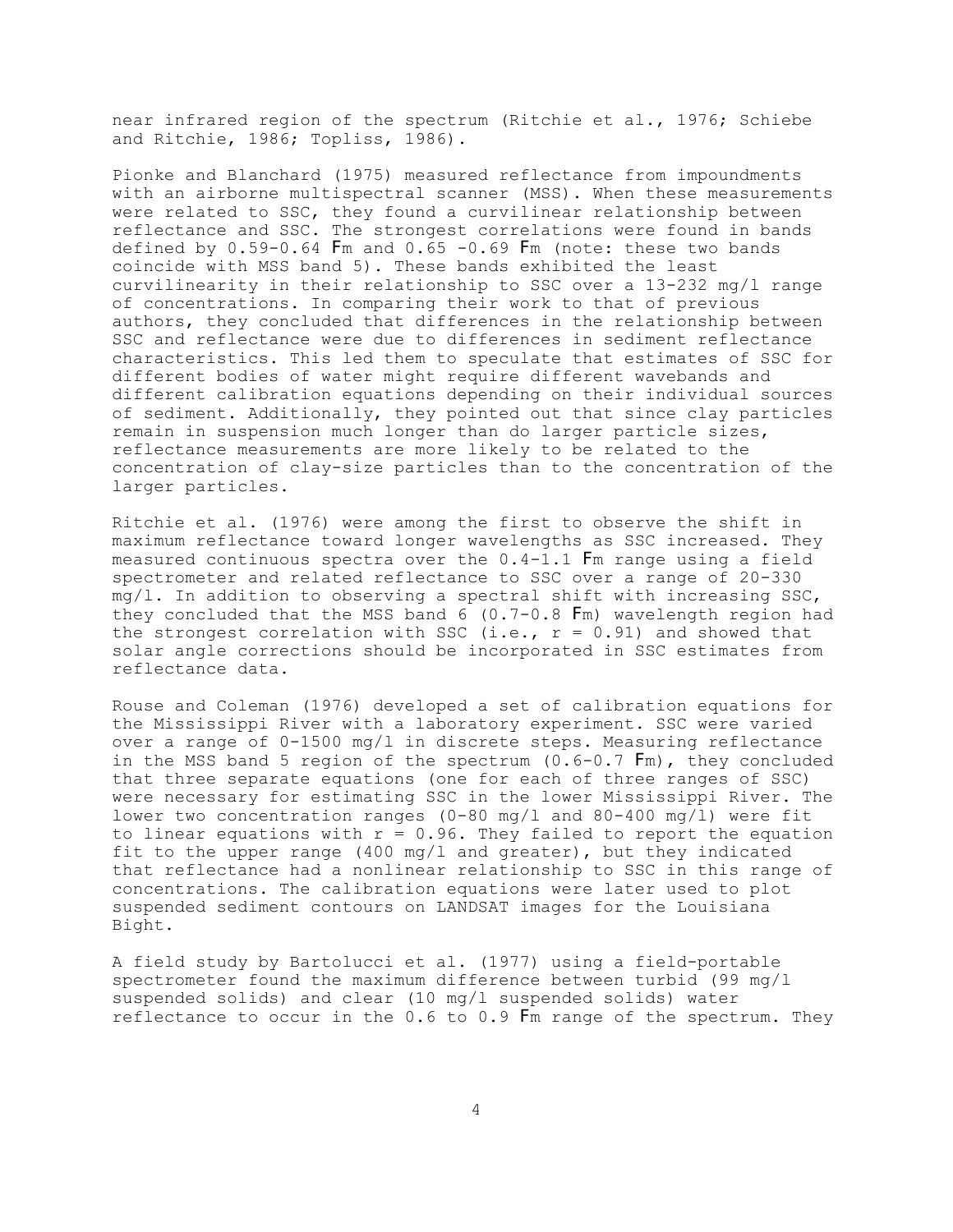concluded that MSS bands 5 (0.6-0.7 Fm), 6 (0.7-0.8 Fm), and 7 (0.8-1.1 Fm) would work well for discriminating between clear and turbid bodies of water and that band 5 was probably the best of the three. In addition, they found that bottom reflectance had no influence on the overall reflectance of a turbid water body when water was deeper than 30 cm.

Schiebe and Ritchie (1986), using laboratory and hand-held radiometers, found reflectance in the 0.7-0.95 Fm region of the spectrum to be linearly related to suspended inorganic sediment concentrations. By incrementally increasing the amount of suspended sediment in a tank of water and measuring the reflectance over the 0.4-1.0 Fm range, they found reflectance in the 0.65-0.9 Fm range to have good sensitivity to SSC up to 990 mg/l. At wavelengths less than 0.65 Fm they found that reflectance became insensitive to SSC greater than 100 mg/l. Their laboratory and field studies led them to conclude that MSS bands 6 and 7 would be best for estimating SSC over 100 mg/l. The 0.7-0.8 Fm (band 6) range did not become saturated until sediment exceeded 500 mg/l and were useful up to nearly 1000 mg/l levels.

Topliss (1986), measuring upwelling irradiance over the 0.4-0.73 Fm wavelength interval at a depth of 1 m in the Bay of Fundy, found that the wavelength of maximum irradiance increased as SSC increased. In other words, the subsurface irradiance spectra of the water shifted from a maximum in the 0.56-58 Fm (green) region at low concentrations  $(i.e., 1-5 mg/l)$  to  $0.66-0.72$  Fm (visible red) at higher concentrations (i.e.,  $50-150$  mg/l). This shift in the spectral peak is similar to the one first described by Ritchie et al. (1976). The implication of this spectral shift is that "...different concentration ranges could best be monitored by different portions of the spectrum." However, it should be pointed out that Rimmer et al. (1987) observed no shift in the spectral peak towards red when working with Airborne TM data of the Swansea Bay in the United Kingdom. It may be that the spectral shift is a site specific phenomenon.

In summary, the laboratory and field experiments suggest that the best wavelengths to use for estimating SSC from reflectance fall in the 0.6-0.9 Fm range. The relationship between SSC and reflectance was generally found to be linear. Estimates of SSC from reflectance were reasonably accurate up to concentrations of almost 1000  $mg/l$ , but sensitivity of reflectance to SSC was found to decrease beyond 400 mg/l.

#### SATELLITE MONITORING OF SSC

There have been studies done that have used satellite imagery for estimating SSC either qualitatively or quantitatively.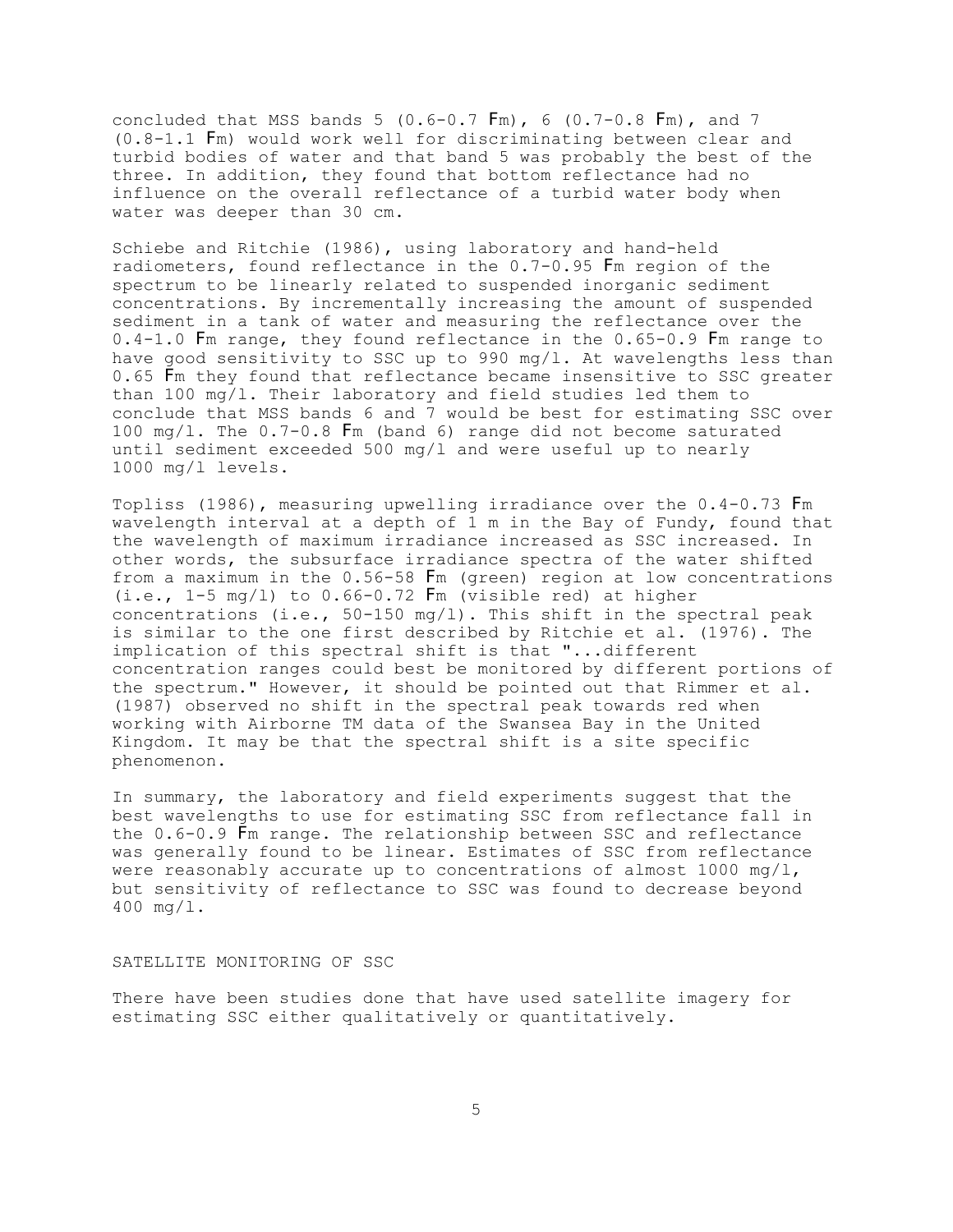#### Qualitative Studies

Nayak and Sahai (1985) interpreted color density slices of four MSS images to gain insight into the factors influencing sediment patterns (e.g. flood tide, ebb time, currents). Brakel (1984), manually traced turbidity plumes during various seasons and found that movement was affected by local wind, tidal conditions and seasonal rains. In another study Thornton (1981) visually examined Landsat MSS data to map sediment transport after a flood off the coast of Southern California.

Rouse and Coleman, 1976, correlated film densities from MSS imagery with SSC in the Mississippi River. One of their findings was that the two rivers they studied had different reflectance characteristics and it was necessary to obtain calibration information for each area of interest in order to provide accurate estimates of suspended solids.

Gatto (1978) found that variations in SSC from 9 to 22 mg/l were not significant enough to be observed using aerial photography at Grays Harbor, Washington.

While precise estimates of suspended solids were not obtained by any of these studies, in most of the applications discussed the investigators were interested in relative estimates of suspended sediments. These relative estimates revealed information on plume shapes, dispersion trends and seasonal trends. Thus, for many applications where precise estimates of SSC are not needed, a qualitative approach to using satellite imagery to estimate SSC is adequate.

# Quantitative Studies

Two separate techniques were used for quantitative studies; calibration and deterministic.

Calibration Technique. A number of researchers have shown the importance of correcting digital number (DN) values (digital numbers recorded by the sensor) for variations due to sensor, target, sun relationships, atmospheric conditions and air pollution (Munday, et al., 1979; Amos and Alfoldi, 1979; MacFarlane and Robinson, 1984; Verdin, 1985), when estimating water quality parameters from satellite remote sensing data.

Verdin (1985) corrected for sun angle and atmospheric effects which "permits the application of resulting predictive equations to estimate reservoir water quality conditions with imagery obtained on dates when there were no surface sampling crews in the field." In his study he measured chlorophyll-a with a sigma of 2.0 mg/m<sup>3</sup>. Location of samples was difficult so the average of a 3x3 block of pixels subsuming the most probable sampling spot was used in the regressions.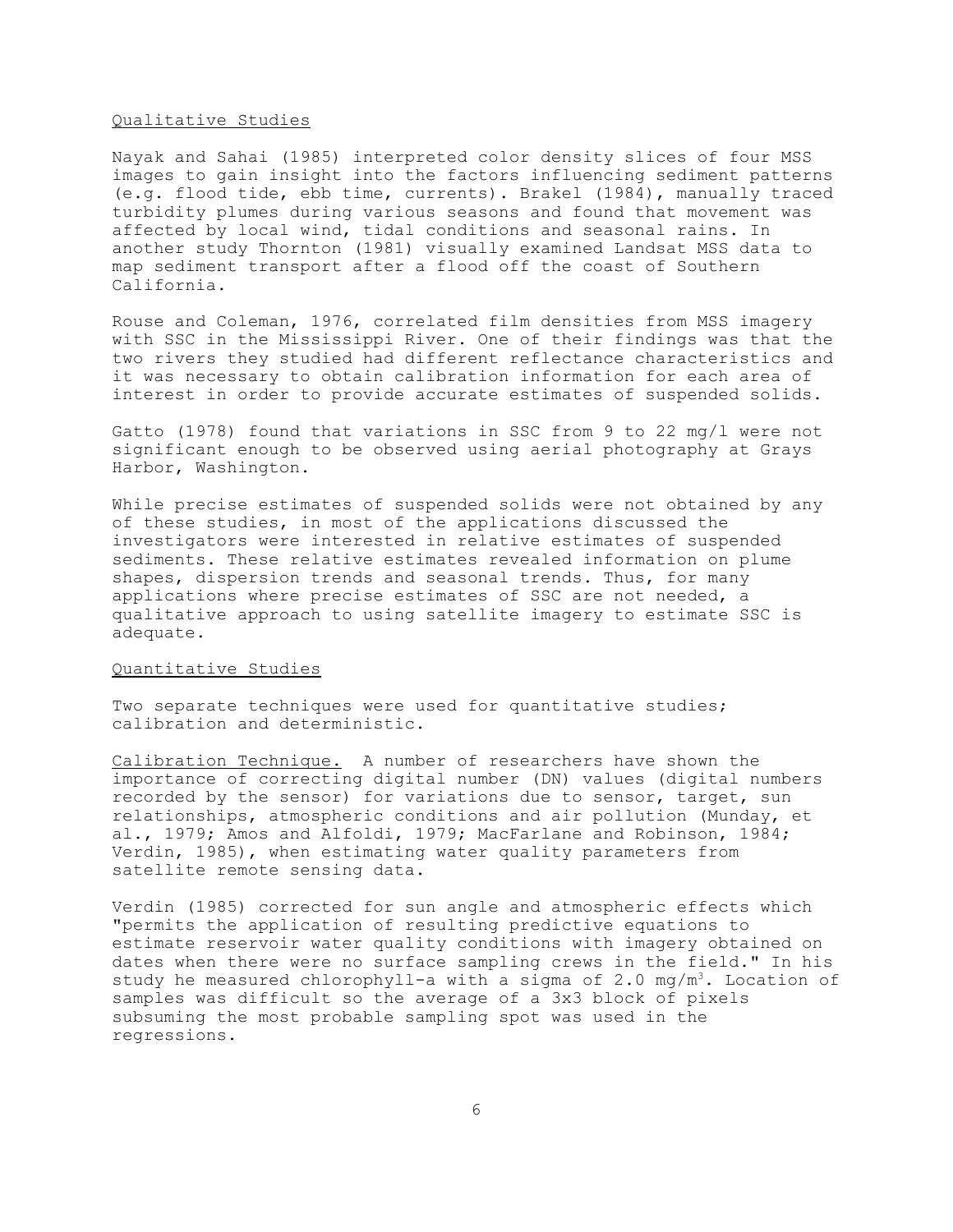Amos and Alfoldi (1979) used chromaticity to correlate with water quality parameters in the Minas Basin and Avon River estuary. Their assumption was that "unwanted contributions to signal, sun angle, look angle, sea state, surface reflection, bottom reflection, atmospheric attenuation, atmospheric path radiance and air pollution are achromatic with respect to Landsat Bands 4, 5, 6." They removed the brightness vector from a hue, intensity, saturation transformation leaving hue and saturation for regressing against SSC.  $R<sup>2</sup>$  values less than 0.60 for any single band, and  $R<sup>2</sup>$  greater than 0.9 using chromaticity indices regressed against SSC, were found. These correlations were high despite large variety of grain sizes, composition and grain shapes. The model used was the chromaticity versus log of SSC. Amos and Alfoldi found that the error limits for a seven date regression ranged from plus or minus 0.3 mg/l at 1 mg/l to plus or minus 65 mg/l at 148 mg/l. They reported nearly exponentially increasing errors for SSC above 200 mg/l. Lindell et al. (1986) showed that the chromaticity technique predicted suspended sediment values that were statistically the same as measured values using a paired t-test, but they mention that the method is limited by interference by some types of chlorophyll.

MacFarlane and Robinson (1984) made atmospheric corrections to Landsat MSS data for multidate SSC estimations. As they stated, there is a "need to develop a universal calibration technique which will unlock some of the information from the archives and render them useful.... major obstacles are the difference in optical properties of different types of sediment in different locations." Their solution to the problems associated with sediment type and sources, and corrections for atmospheric variability was to correlate chromaticity (with correction for aerosols, by using a convolution of band 7) with suspended solids. Dark pixel subtraction, one of the models tested, was found to be unsatisfactory for calibrating the Landsat MSS data.

Munday et al. (1979) stated that "chromaticity analysis provides automatic pixel-by-pixel adjustment of atmospheric variations permitting reference calibration data from one or several dates to be spatially and temporally extrapolated to other regions and to other dates." The steps used in their correction procedure were: 1) derive radiance values for pre-launch radiometric calibration constants for each Landsat scene; 2) generate chromaticity coordinates for total radiance normalization; 3) make atmospheric adjustments to chromaticity values; 4) employ regression using the model SSC =  $e^{mx1+b}$ .

In summary, for multi-temporal analysis of satellite data for water quality estimation, some form of correction of the raw DN values should be made. Chromaticity transformation in conjunction with adjustments for atmospheric differences seemed to work well in several independent studies (MacFarlane and Robinson, 1984; Amos and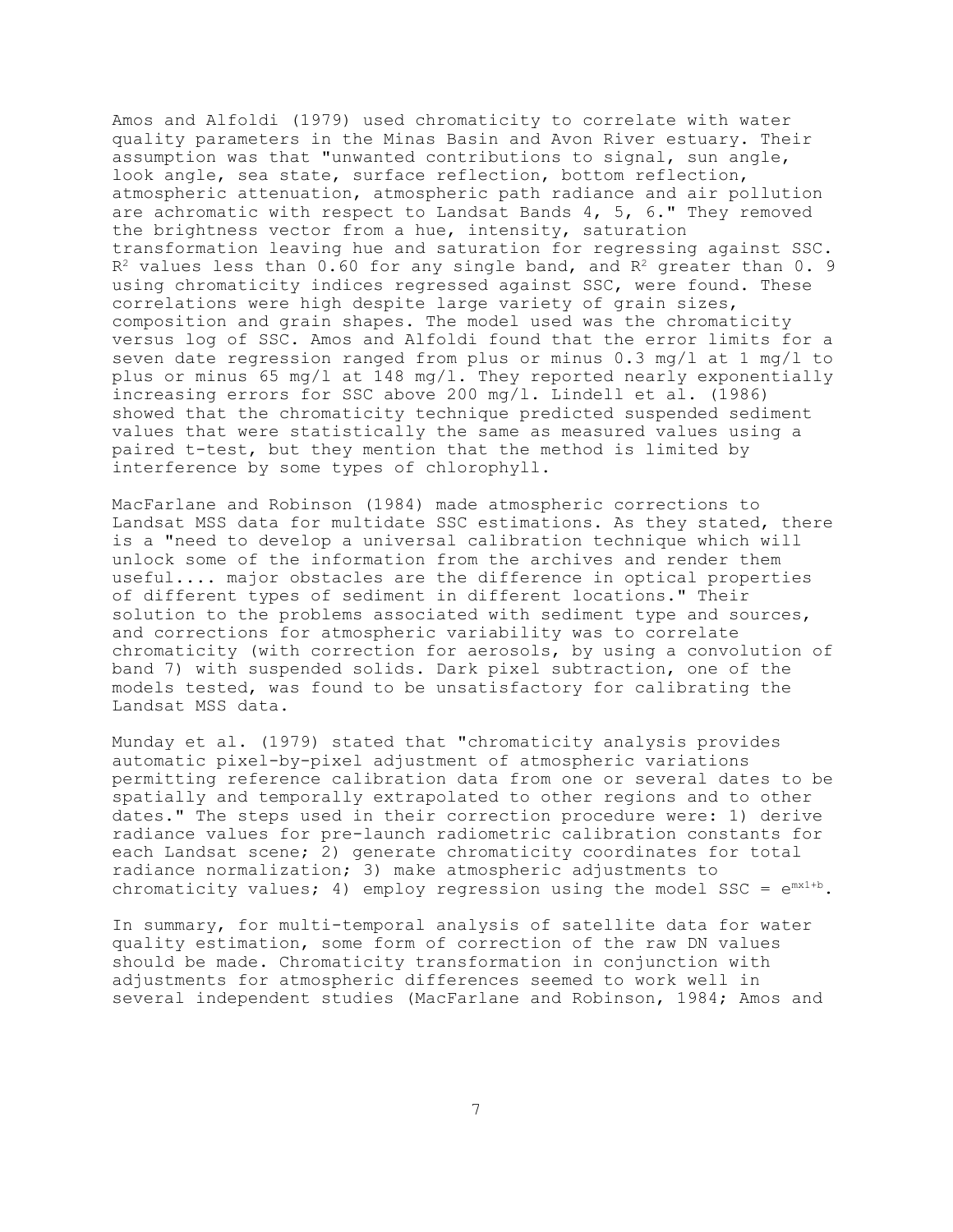Alfoldi, 1979; Munday et al., 1979). This transformation appears to normalize the data with respect to differences in sun, sensor, target relationships as well as soil grain size, type and origin.

Deterministic techniques. Various techniques have been tested for relating SSC to remotely sensed satellite data (Horn and Morrissey, 1984; Ritchie et al., 1987; Shih and Gervin, 1980; Lathrop and Lillesand, 1986). Most have employed some form of linear regression.

Horn and Morrissey (1984) used multiple and stepwise regression to correlate Landsat TM bands with SSC. A 3x3 averaging filter for pixels corresponding to sample sites was used in the correlation. For SSC an  $R^2 = 0.92$  with 7 bands was obtained for concentrations of 13-88 mg/l. The best single band for estimating SSC was TM 3 in which an  $R^2$ of 0.71 was achieved.

Ritchie et al. (1987) used simple and multiple regression to estimate SSC greater than 50 mg/l. Fourteen dates, with five sample sites per date, using four transformation techniques were tested. The transformation techniques were to use raw counts, radiance, reflectance, minimum or dark pixel subtraction, and chromaticity. Linear relationships were found between pixel values and SSC for concentrations less than 200 mg/l. For concentrations greater than 200 mg/l the relationships were non linear. Least squares linear regression analysis using MSS Band 3 had the highest  $R^2$ . Dark pixel subtraction gave the best results of all of the transformations used to correct for atmospheric differences. This is in contrast to MacFarlane and Robinson's findings (1984).

Shih and Gervin (1980) compared the results from least squares and ridge regression. They reasoned that when "assessing causal models under conditions of multicollinearity, ordinary least square will frequently yield unreliable parameter estimates." They found that ridge regression reduced mean square error by 13-20%.

Lathrop and Lillesand (1986), used Landsat TM data to estimate various water quality parameters in Green Bay and Lake Michigan. The water masses in Green Bay and Lake Michigan had slightly different spectral characteristics, and so were treated separately in the regression analysis. The differences in spectral characteristics were attributed to differences in color attributed to the dissolved humic substances in Green Bay. Turbidity, not SSC, was tested for (although the two are highly correlated). There were not enough samples for correlating SSC. A simple one band power model was used. The band chosen was TM band 3 for turbidity and TM band 2 for chlorophyll and secchi disk depth.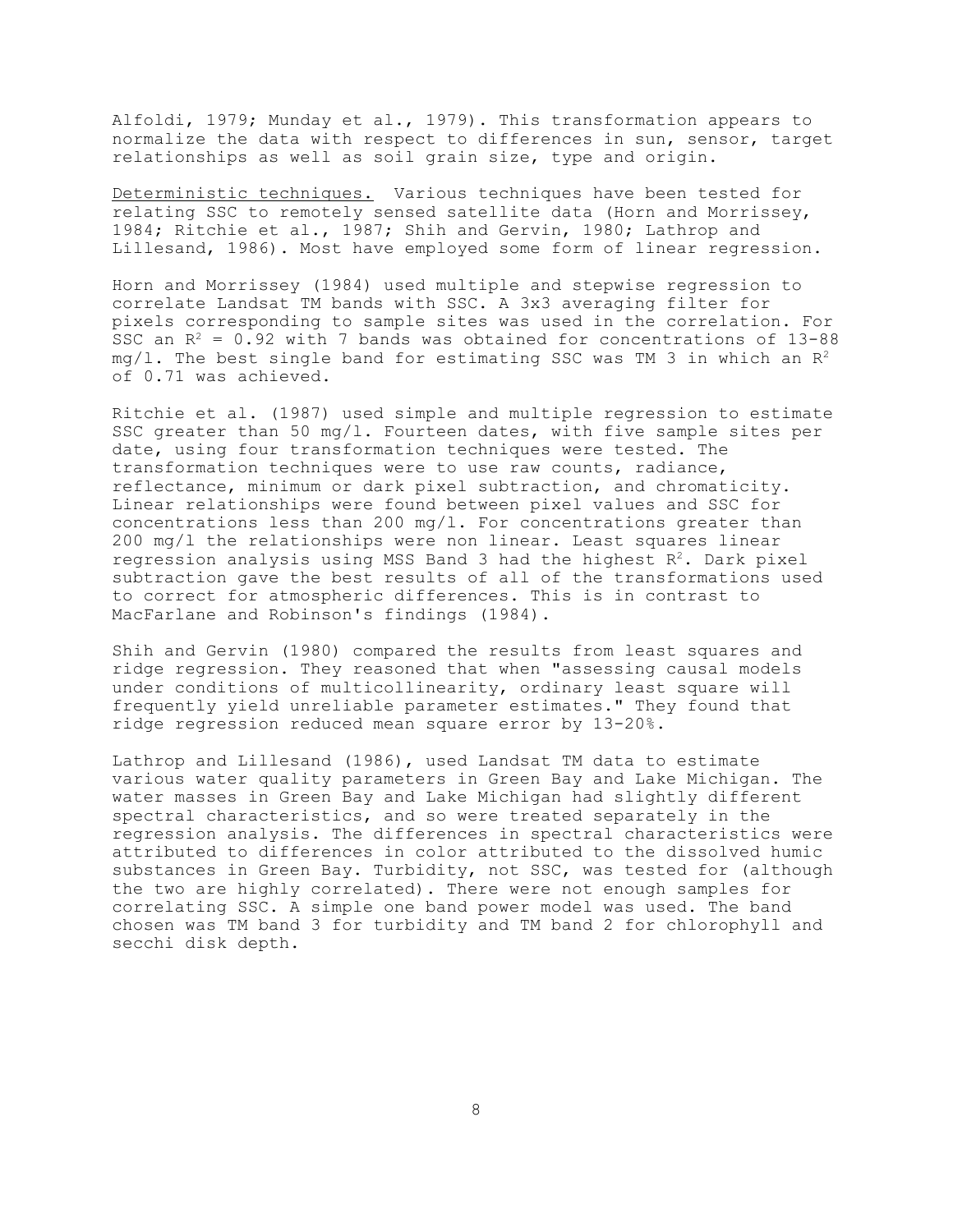Scherz et al. (1973) reported on a study concerning the correlation of satellite images and low altitude photography to turbidity and SSC in Lake Superior. They found that the relationship between turbidity and suspended solids changes as the character of suspended solids changes due to differential settling. In using an average curve obtained from values measured on three different days from aerial photography, suspended solids values would probably not be in error by more than 30%. In using earth resources technology satellite images they found expected errors of suspended solids values due to deviation from any point to the established curve for a particular day is no more than 10 to 20%.

Quarrar et al. (1987) found that turbidity correlations with simple spectral ratios were difficult because of high concentrations of chlorophyll in the presence of suspended sediment. They found improved correlations when the ratio of infrared spectral bands were included in the analysis. In summary, regression techniques are very useful for correlating satellite data with SSC. Findings of Shih and Gervin (1980) suggest that when using multiple linear regression techniques, adjustment should be made to compensate for the covariance among the spectral bands used in the model. Ridge regression was seen as one method for making this correction.

#### DISCUSSION AND RECOMMENDATIONS

Suspended sediment task PA(S)4 is to "Determine areas in the Upper Mississippi River System and times of year when excessive suspended solids concentrations occur" (Rasmussen and Wlosinski, 1988). Determining excessive SSC is not a part of this report. That information should be made available through task PA(S)2 "Determine concentrations of suspended sediment limiting aquatic plant growth on the Upper Mississippi River System" and task PA(S)3 "Determine problem concentrations, durations, and timing of suspended solids that adversely affect primary production, fish eggs and larvae and filter and sight feeding organisms." Discussion and recommendations here deal with estimating SSC in the UMRS using remote sensing.

The literature indicates that remote sensing can provide reasonably accurate estimates of SSC. However, no study was found which would suggest that the results from previous calibration or deterministic techniques could be used to accurately estimate SSC in the entire UMRS. Further, the results of studies by Lathrop and Lillesand (1986), MacFarlane and Robinson (1984), Ritchie et al. (1976), and Rouse and Coleman (1976) indicate that for an area as large and diverse as the UMRS it is probable that a number of different relationships would be needed to predict SSC with a high degree of accuracy. One relationship could be developed for the UMRS, but the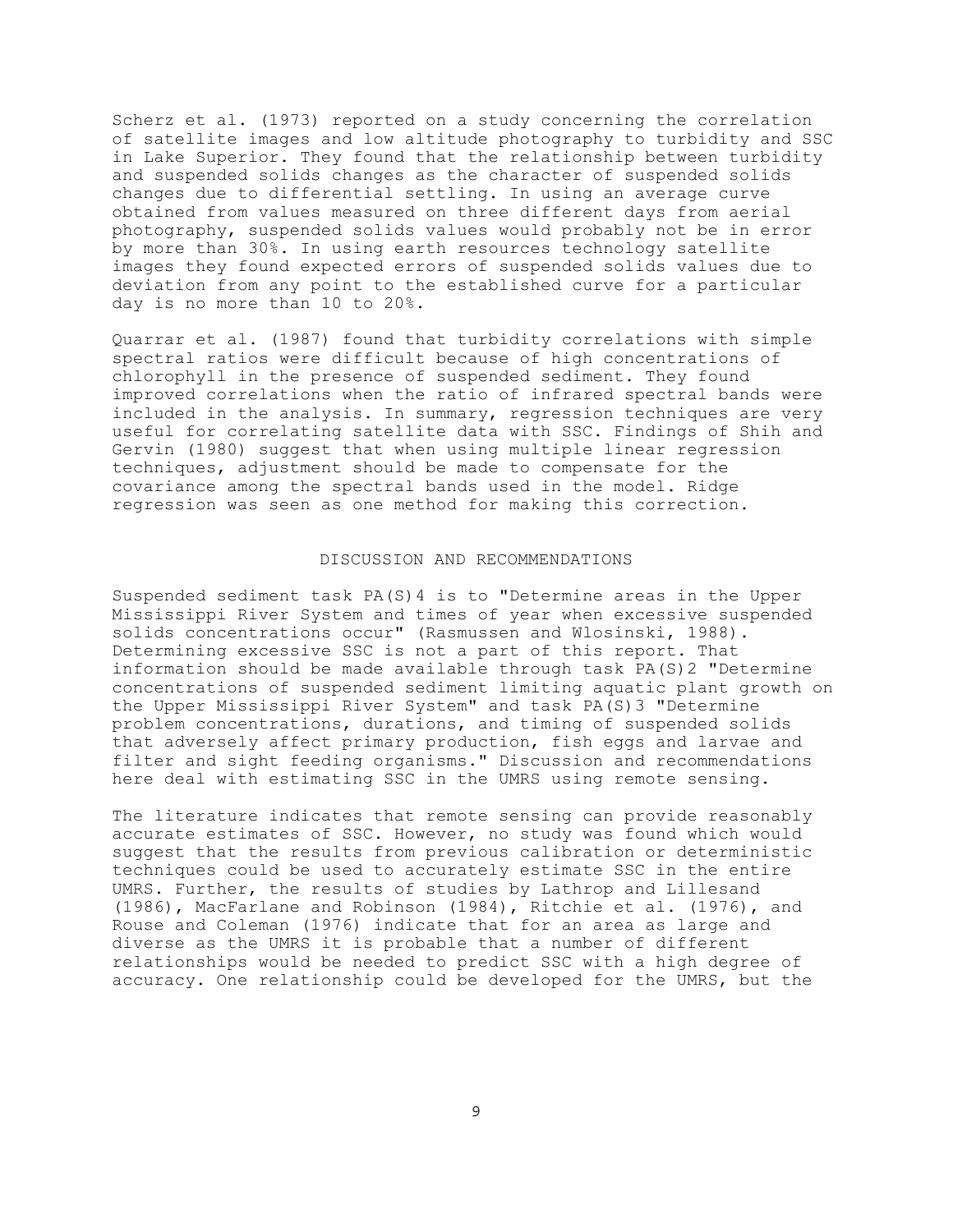accuracy would probably not be as high. In either case, a study which would include ground truthing at various points along the UMRS would be needed before estimates of accuracy could be obtained. Chromaticity transformations show promise for attenuating some of the differences due to sediment source, sun angle and various atmospheric effects. This transformation may permit more accurate estimates than if raw digital counts were used.

The suspended solids task, PA(S)4, calls for both a temporal and a spatial analysis. For the spatial analysis, remote sensing using information gathered by Landsat TM is recommended. Landsat TM is the most economical means of collecting data on an area as large as the UMRS and it has a greater spectral resolution than SPOT HRV panchromatic or SPOT multispectral sensors. In addition, Landsat data is available for as far back as 1972, although it was not always collected with the TM. MSS data, which has been used in many reported studies for estimating SSC, is available from 1972; TM data is available since 1982. The resolution of Landsat TM is 30x3O m, although some previous studies have averaged over a number of pixels.

The use of Landsat for the temporal analysis would prove to be prohibitively expensive. A combination of Landsat imagery and in place sensors measuring light penetration would be the most economical way to analyze the SSC problem both temporally and spatially. In place sensors are already being planned for use in the LTRMP (Lubinski and Rasmussen, 1988). Sensors placed above and below the water surface could give an indication of the amount of suspended solids in the water column.

An initial study for estimating the accuracy of measuring SSC using satellite imagery should include at least three or four different areas in the UMRS. Each area should include a major incoming tributary which usually has higher SSC values than the river into which it flows. Examples include the areas where the Illinois, Maquoketa, and Missouri Rivers flow into the Mississippi. The Illinois River usually has higher values than the Mississippi (Table 1), the Maquoketa has historically been one of the tributaries with high SSC values, and the Missouri contributes 90% of the sediment at it's confluence with the Mississippi River (Jordan, 1968). Numerous samples should be taken in the Mississippi River at various locations including stations which are a number of miles above and below the confluence with the tributary, and far enough into the tributary so that the Mississippi River would not have an effect on SSC. Samples should be taken at or near the time the satellite passes by. At least 30 samples at each of the three or four different areas should be collected. This number of samples would be enough to establish relationships between SSC and spectral reflectance, and would also include a few samples which would be used to verify relationships. A few samples at locations other than those used in establishing the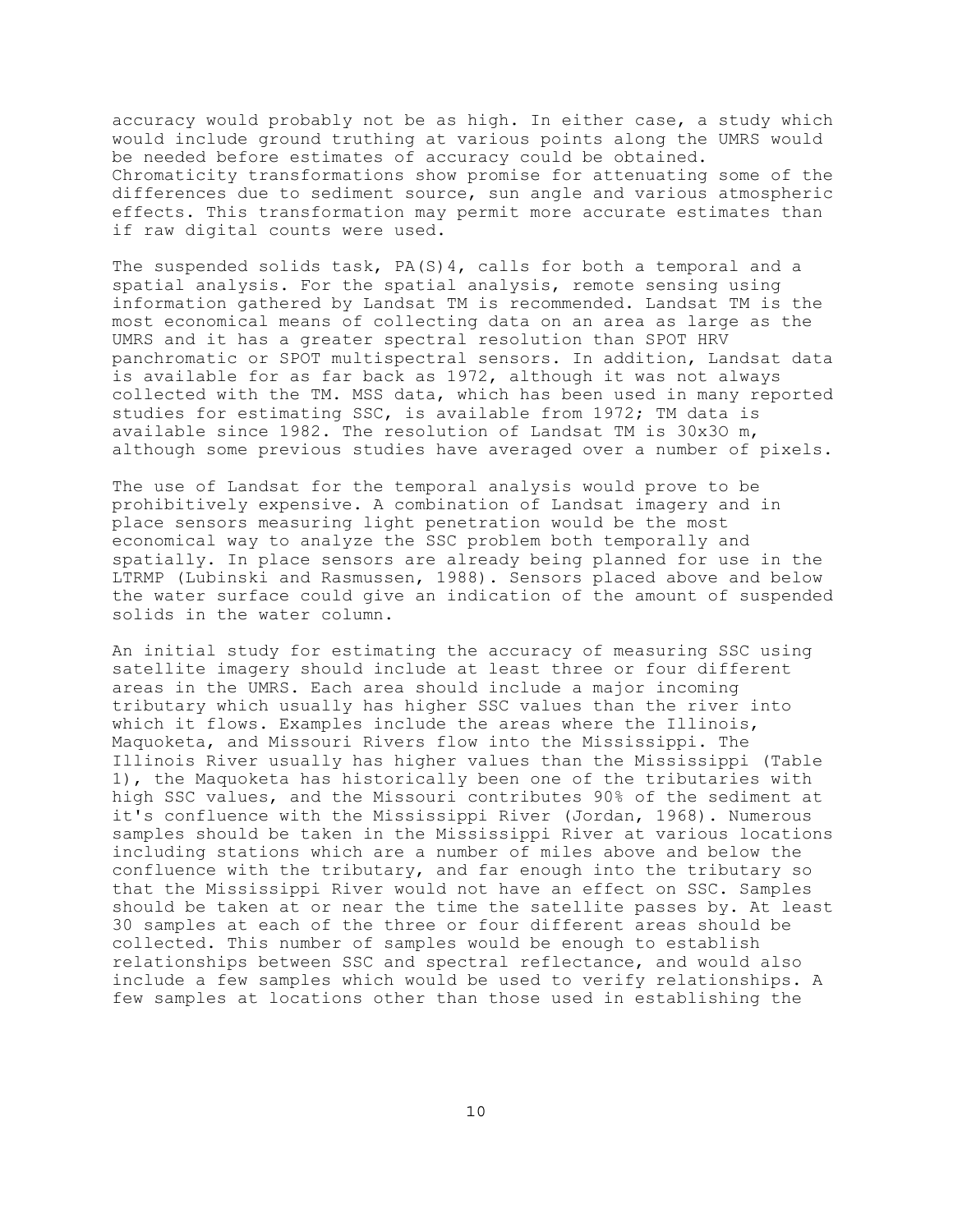models would also help verify the models. If a specific confidence limit must be attained, an iterative design may be required because the number of samples needed is a function of the variance of the estimates. The exact location of each sampling site must be known. Each site should be in water that is at least 30 cm deep because that is the point which the literature indicates insignificant bottom reflectance. Each site should also be at least 60 m from the nearest shore or patch of aquatic vegetation. To be able to sample over a number of pixels, it would be preferred if each sampling site had an open water area of at least 90x90 m. Sampling sites should be selected to get the greatest range of SSC.

Standard methods and procedures should be used to collect and analyze samples for SSC. The National Fisheries Research Center in La Crosse has written guidelines for sample collection and preservation (standard operating procedures number 705 for collection and preservation) and for laboratory analysis (standard operating procedure number 714.0). Estimated cost to analyze one sample for SSC is \$2 in lots of 10 or more samples. 200 ml is required for each sample.

Although this study would be used primarily to satisfy the spatial aspects of task  $PA(S)$ 4, some degree of measurement over time may still be needed to calibrate the relationship between spectral reflectance and SSC. To assure that a broad range of values for SSC is included in the analysis it may be necessary to sample some of the same areas more than once in the same year. The best chance of obtaining high values would be in the spring during high flows. Low concentrations would most likely occur near the end of summer.

Even if satisfactory results were obtained from a ground truthing study and it was shown that the same relationship held for different times of the year, it would not be possible to obtain estimates for the entire UMRS in one day using LANDSAT data. In order to cover the entire UMRS, information from eight Landsat scenes is necessary (Figure 1), and the scenes require four satellite passes. Four passes for the entire UMRS require a minimum of eight days, assuming relatively cloud-free coverage for the entire area. Information for Landsat coverage for the UMRS, during late summer and early fall of 1987 and 1988, is included in Table 2. In 1987 relatively cloud-free imagery was available during an eight day period in August. Relatively cloud-free is defined here as reported cloud cover of 20% or less for an entire scene. Any reported cloud cover for a scene may be detrimental to the suspended solids study if the clouds obscured parts of the UMRS. During the same period in 1988, Landsat imagery collected over ten weeks was needed to obtain relatively cloud-free scenes. Landsat covers the same area once every 16 days.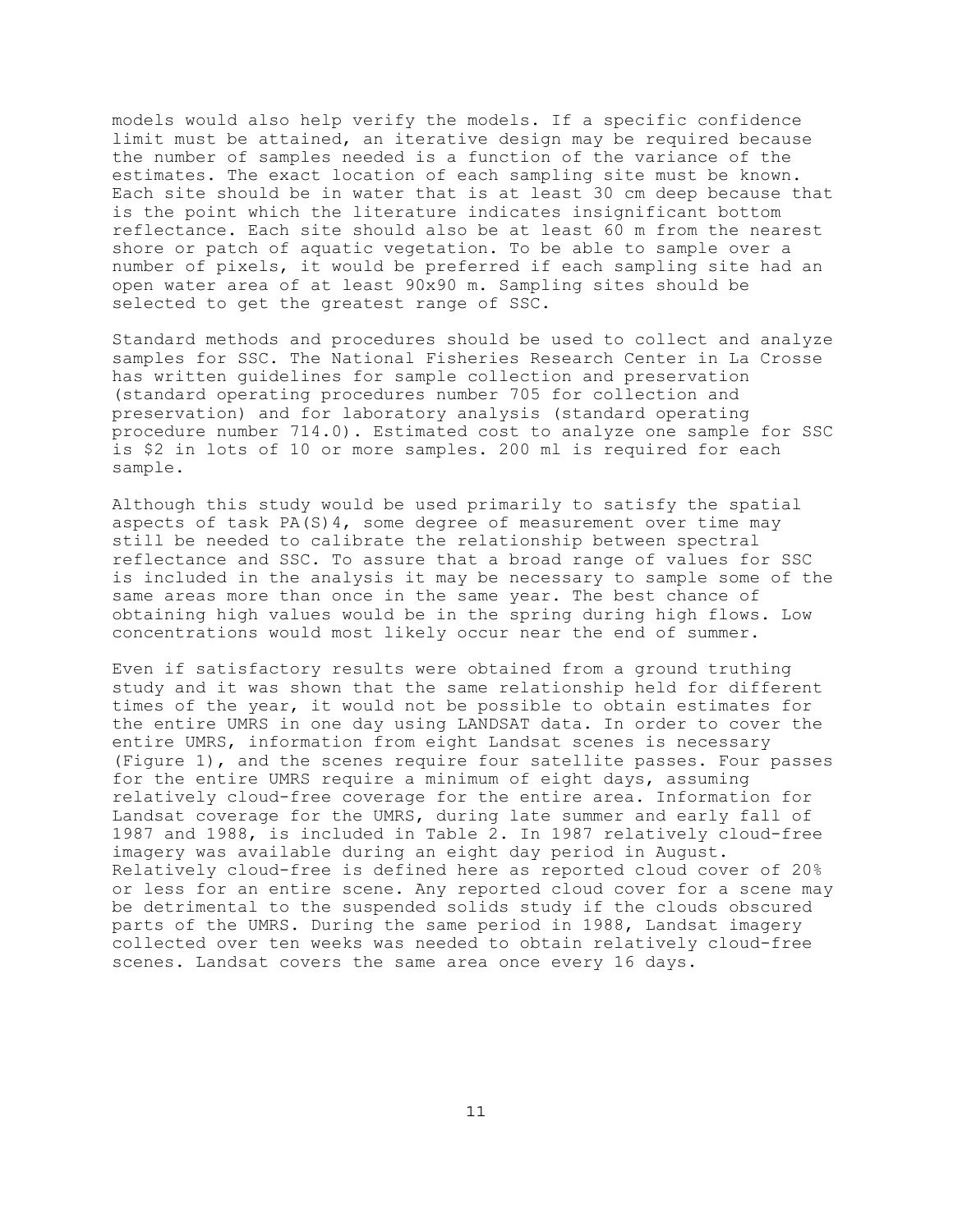Table 2. Date, path and row number, and percent cloud cover for coverage of the UMRS using data from Landsat TM.

| Date                                                                                        | Path                                   | Row                                    | % Cloud cover                                            |
|---------------------------------------------------------------------------------------------|----------------------------------------|----------------------------------------|----------------------------------------------------------|
| 1987                                                                                        |                                        |                                        |                                                          |
| August 17<br>August 10<br>August 19<br>August 12<br>August 19<br>August 19<br>August 12     | 26<br>25<br>24<br>23<br>24<br>24<br>23 | 29<br>30<br>31<br>31<br>32<br>33<br>34 | 20<br>20<br>10<br>$\Omega$<br>$\Omega$<br>10<br>$\Omega$ |
| 1988                                                                                        |                                        |                                        |                                                          |
| October 6<br>August 28<br>September 6<br>July 29<br>September 6<br>September 6<br>August 30 | 26<br>25<br>24<br>23<br>24<br>24<br>23 | 29<br>30<br>31<br>31<br>32<br>33<br>34 | 20<br>0<br>$\Omega$<br>10<br>$\Omega$<br>10<br>$\Omega$  |

However, scenes from different satellite passes include approximately 10% overlap, so that for selected areas data may be available twice every 16 days. The cost for each Landsat TM scene is \$3,600 as of January 1, 1989. The cost for a quarter scene is \$1,800.

Landsat TM data could be used for other purposes within the LTRMP besides estimating SSC. Examples include the preparation of themes for geographical information systems concerning: vegetative cover typing (current and historic); hydrology (water surface profile per discharge); transportation; hydrography (streams, marshes and lakes); dams, levees, dikes, and other structural features; habitat types (community definition); loosestrife distributions; floodplain zoning; and dredge cuts and dredge material placement sites.

Information on past SSC may be possible for those days which were cloud-free when the satellite passed over a specific area. An estimate of the accuracy on past SSC would be available from a properly planned ground truthing study. Using the chromaticity transformation would probably supply the best quantitative estimates.

No reported studies were found where remote sensing was used to accurately estimate bed load transport. The literature indicates that bottom reflectance is insignificant when water depths exceed 20 to 30 cm. With this being the case, it is not likely that any information can be gained directly from reflectance from the bed load. If bed load can be related to SSC in the upper 20 to 30 cm of water, it may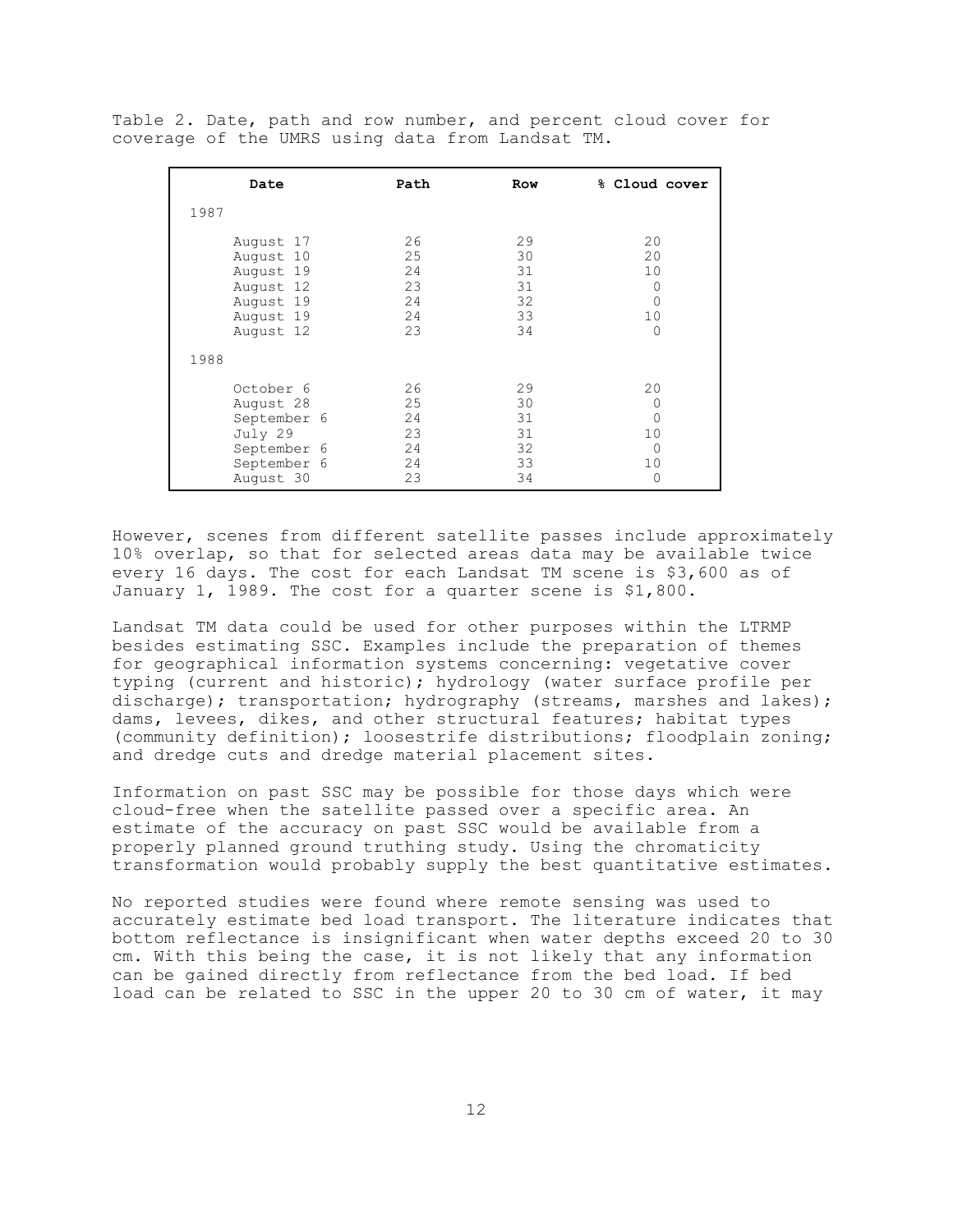Figure 1. Approximate coverage of eight LANDSAT scenes for the Upper Mississippi River System.

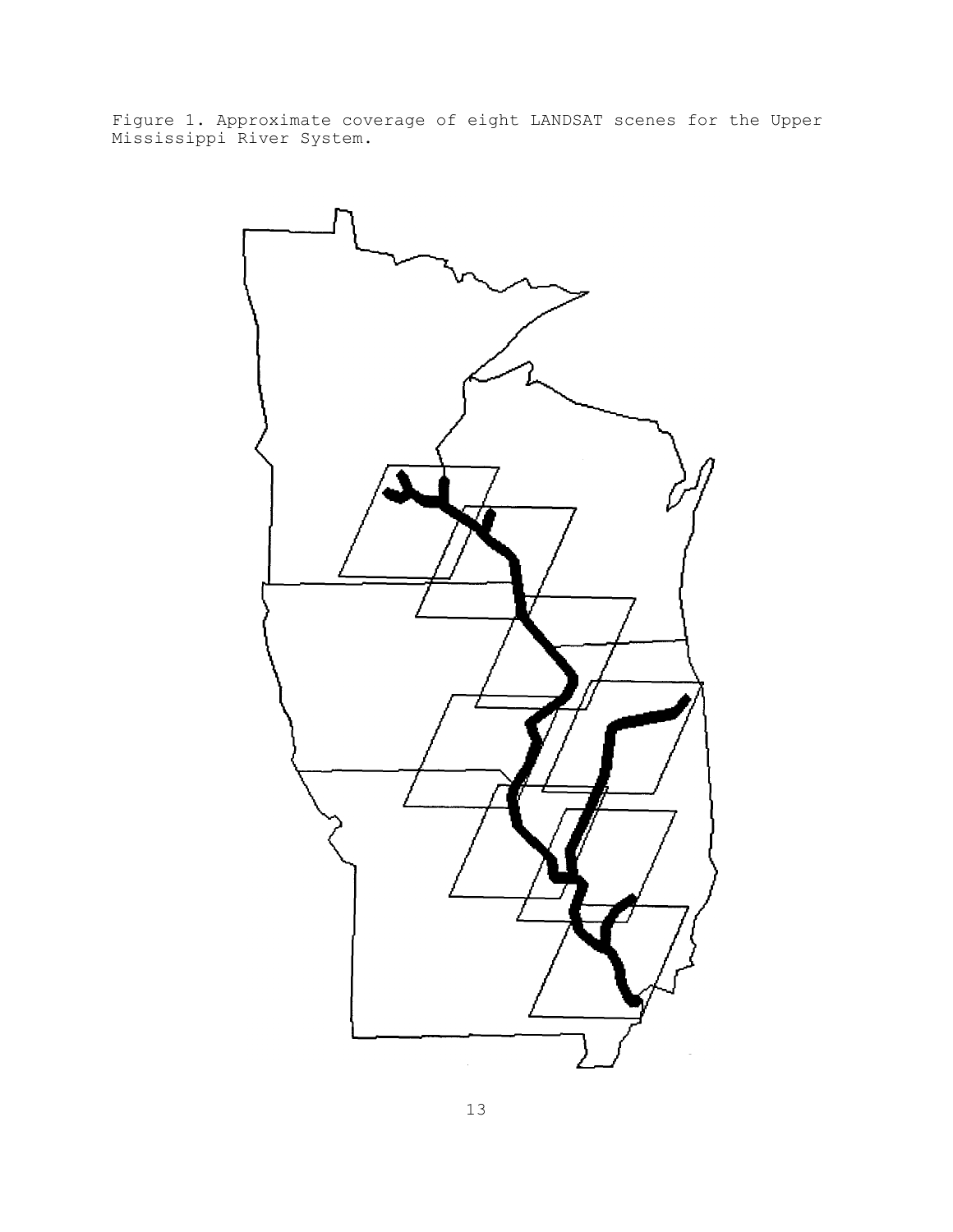be possible to indirectly obtain information about the bed load. Information on the relationship of bed load and suspended sediment for part of the UMRS was discussed by the Great River Environmental Action Team (1980). A qualitative analysis of areas of deposition and erosion over the years could be obtained from old Landsat imagery. It would probably not be possible to distinguish areas of deposition caused by settling of suspended solids versus bed load transport.

Information concerning the cause (discharge, resuspension caused by wind or tow-boat) of SSC may be gained from remote sensing, but it would require a carefully planned study. The study would probably occur in a relatively small, well defined area, with information needed on a more continuous basis than can be supplied by satellite imagery. Information for this study would be better supplied by lowlevel aerial photography or imagery and in-place sensors.

The literature suggests that multiple wavebands can be used to estimate the individual contributions of various components to the overall reflectance of water. Ritchie et al. (1987) correlated chlorophyll-a to Landsat MSS data and found correlation coefficients to -0.74. However, they mention that chlorophyll was strongly correlated to suspended sediment. Lindell et al. (1986) proposed that with the better radiometric resolution of Landsat TM that separation of organic and inorganic matter may be possible.

In general, total reflectance of SSC includes reflectance due to inorganic materials, algae and other organic matter. Estimates of inorganic suspended sediments can be affected by other materials, and this effect can change throughout the year as the ratio of these materials change.

A number of other tasks concerning the sedimentation problem (Rasmussen and Wlosinski, 1988) can be aided with the proposed method for estimating SSC in the UMRS including: TM data can be used to classify biotic characteristics of the UMRS; TM data can be used to help verify, on a system wide basis, SSC limiting aquatic plant growth, or adversely affecting organisms; TM data can help determine areas where SSC limit aquatic plant growth or production of aquatic organisms, and; TM data can be used in the design and verification of sediment control measures.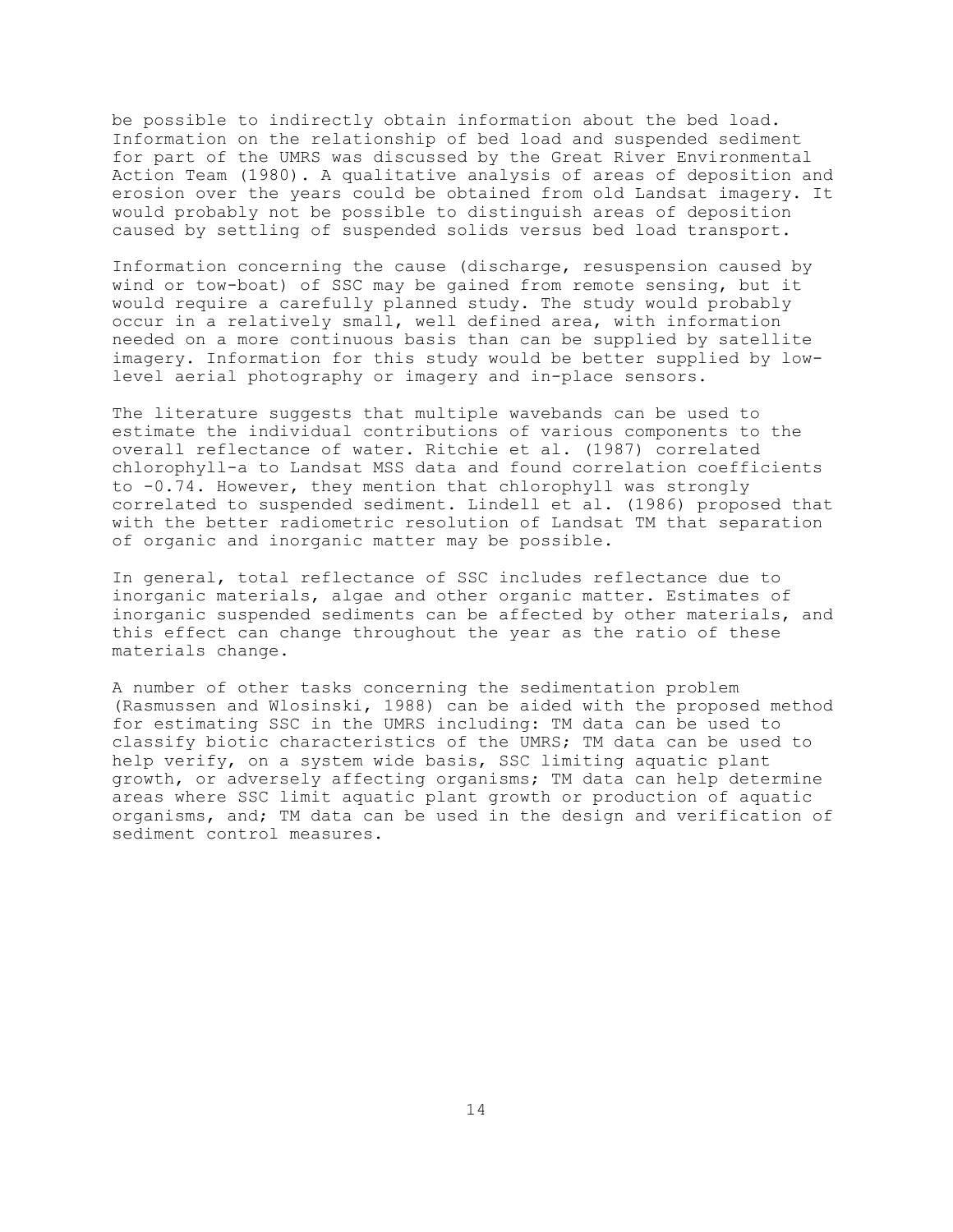# SUMMARY

Remote sensing can provide reasonably accurate spatial estimates of SSC. However, because of high costs and infrequent satellite passes, satellite imagery data is not recommended as a means of collecting accurate temporal differences of SSC, especially if the interest is over relatively short periods of time. We recommend using in-place sensors and aerial imagery if one is interested in temporal differences over relatively small areas.

For an area as large and diverse as the UMRS, a study, which must include ground truthing, would be needed to develop the best technique and estimates of error. Landsat TM data is recommended because it has higher spectral resolution. Such a study should be coordinated with other studies, such as landcover analysis, which would also use Landsat imagery. At least 30 samples from at least each of three different areas would be needed for a ground truthing study. Two boat crews would be needed to collect samples from each area. Minimum cost for Landsat data for three study areas is \$5,400. Laboratory costs would be between \$300 and \$500. An estimated \$15,000 would be needed to develop the technique to estimate suspended solids using satellite imagery. If the results were satisfactory, \$28,800 would be needed to purchase satellite data for the entire UMRS for one period of time.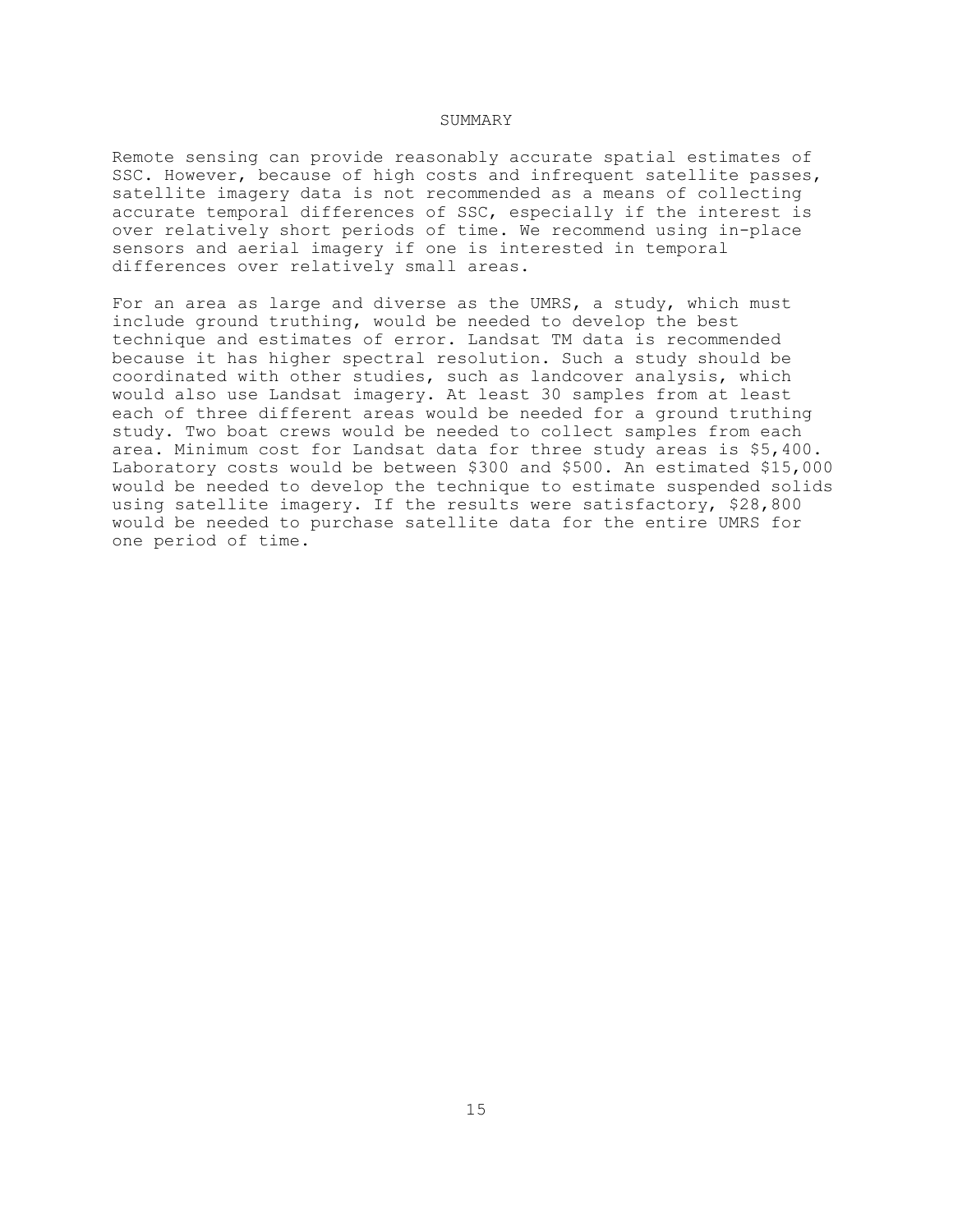# REFERENCES

- Amos, C. L., T. T. Alfoldi. 1979. The determination of suspended sediment concentration in a macrotidal system using LANDSAT data. Journal of Sedimentary Petrology, Vol 49, No 1, pp 0159- 0174.
- Babaev, A. 1980. Use of remote sensing methods for mapping the zone of influence of the Kara-Kum canal. Problem Osvoeniya, No. 4, pp. 45-51. UDC 528.77:634-692.
- Bartolucci, R. M., B. F. Robinson, L. F. Silva. 1977. Field measurements of the spectral response of natural waters. Photogrammetry Engineering and Remote Sensing, Vol 43, pp 595–598.
- Bhutani, J. S., J. S. Burton, P. N. Cheremisinoff. 1978. Remote sensing improves conventional sampling procedures. Water and Sewage Works, 1978, pp 0108-0113.
- Brademas, D. J. 1986. Is there a better way? Department of Leisure Studies, University of Illinois-Urbana, Champaign, Illinois. Journal of Extension; Winter of 1986.
- Brakel, W. H. 1984. Seasonal dynamics of suspended-sediment plumes from the Tana and Sabaki Rivers, Kenya: Analysis of LANDSAT imagery. Remote sensing of the Environment, Vol 16, No 2, P 0165.
- Brown, A. G., K. J. Gregrory, E. J. Milton. 1987. The use of LANDSAT multispectral scanner data for the analysis and management of flooding on the River Severn, England. Environmental Management Vol 11, No 5, pp 0695-0702.
- Bukata, R. P., J. E. Bruton, H. J. Jerome, S. C. Jain, H. H. Zwick. 1981. Optical water quality model of Lake Ontario. 2: Determination of chlorophyll-a and suspended mineral concentrations of natural waters from submersible and altitude optical sensors. Application Optical, Vol 20, No 9, pp 1704- 1714.
- Caddy, J. F., S. Garcia. 1986. Fisheries thematic mapping A prerequisite for intelligent management and development of fisheries. Oceanographer Trop, Vol 21, No 1, pp 0031-0052.
- Collins, M. 1983. Supply, distribution, and transport of suspended sediment in a macrotidal environment: Bristol Channel, U.K. Canadian Journal Fisheries Aquatics Science, Vol 40, No Supplement 1.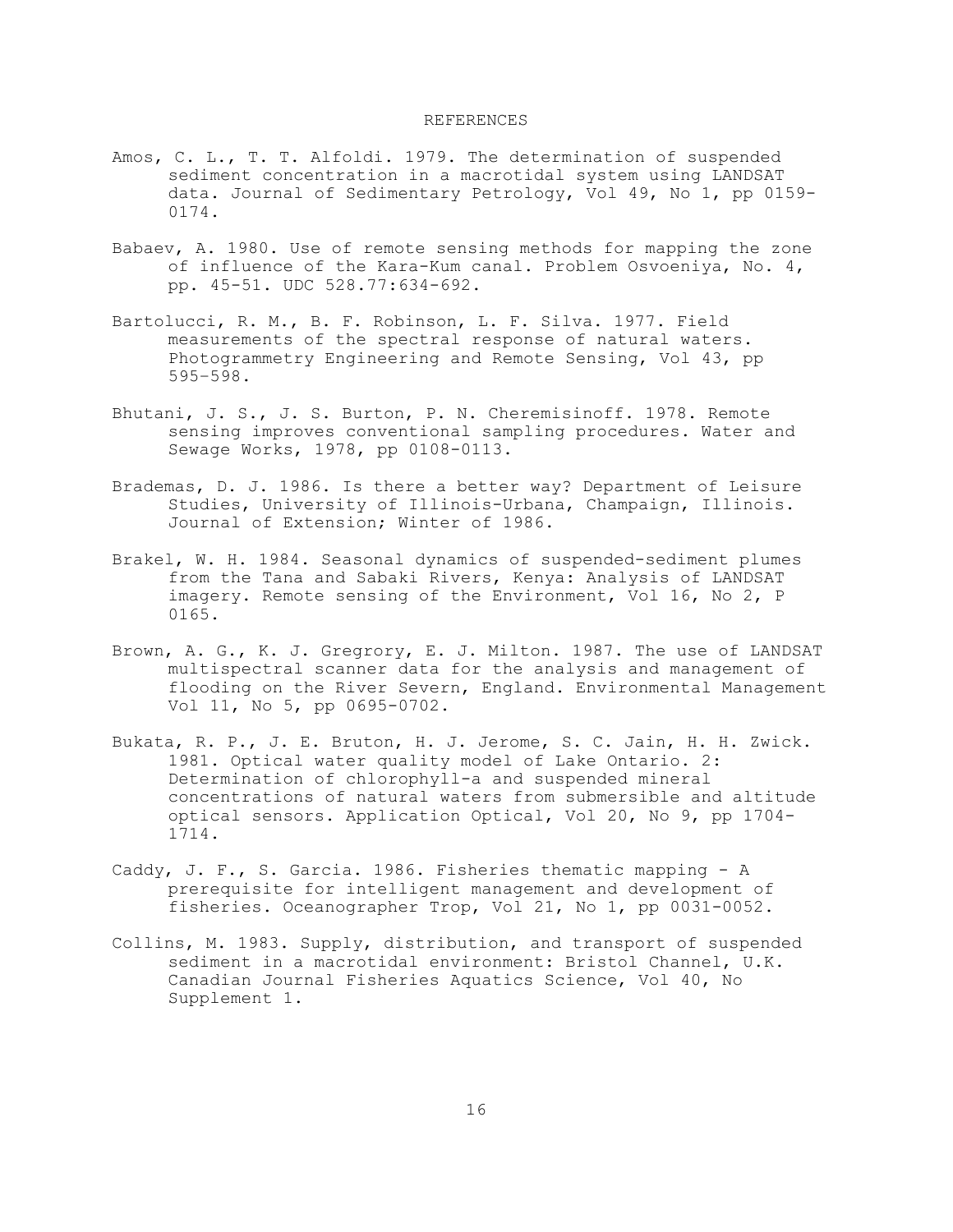- Cracknell, A. P. 1980. Initial plans for remote sensing of the North Sea using coastal zone colour scanner. Carnegie Trust for the University of Scotland Marine Technology Directorate Science Research Council, Dundee, Scotland. Belle W. Baruch Library in Marine Science, No 12.
- Curran, P. J., J. D. Hansom, S. E. Plummer, M. I. Pedley. 1987. Multispectral remote sensing of nearshore suspended sediments: a pilot study. Remote Sensing, Vol 8, No 1, pp 0103-0112.
- Davies, P. A., J. A. Charlton. 1986. Remote sensing of coastal discharge sites using SPOT-simulation data. International Journal Remote Sensing, Vol 7, No 6, pp 0815-0824.
- Gatto, L. W. 1978. Estuarine processes and intertidal habitats in Grays Harbor, Washington. A demonstration of remote sensing techniques. CRREL Report 78-18. Cold Regions Research and Engineering Laboratory. Hanover, New Hampshire. NTIS Report AD-A061 p 0823.
- Gatto, L. W. 1982. Ice distribution and winter surface circulation patterns, Kachemak Bay, Alaska. Remote Sensing Environment, Vol 12, No 5, pp 0421-0436.
- Ghovanlou, A. H., J. N. Gupta, R. G. Henderson. Radiative transfer model for remote sensing of suspended sediments in water. Presented at Sensing of Environmental Pollutants 4th Joint Conference, Vol 77, p 0789.
- Great River Environmental Action Team. 1979. GREAT I Fish and Wildlife Work Group Appendix - Upper Mississippi River (Head of navigation to Guttenberg, Iowa). St. Paul District, U.S. Army Corps of Engineers.
- Great River Environmental Action Team. 1980. GREAT II Sediment and Erosion Work Group Appendix (Upper Mississippi River Guttenberg, Iowa to Saverton, Missouri). Rock Island District, U. S. Corps of Engineers.
- Harris, G. P., R. P. Bukata, J. E. Bruton. 1976. Satellite observations of water quality. Journal of Transportation Engineering Vol 102, No 3, p 0537.
- Hay, A. E. 1981. Submarine Channel formation and acoustic remote sensing of suspended sediments and turbidity currents in repert inlet, British Columbia. Science and Engineering Vol 42, No 12, Part 1.
- Hoffer, R. M., P. H. Swain, S. M. Davis. 1978. Remote Sensing: The quantitative approach. McGraw-Hill, New York.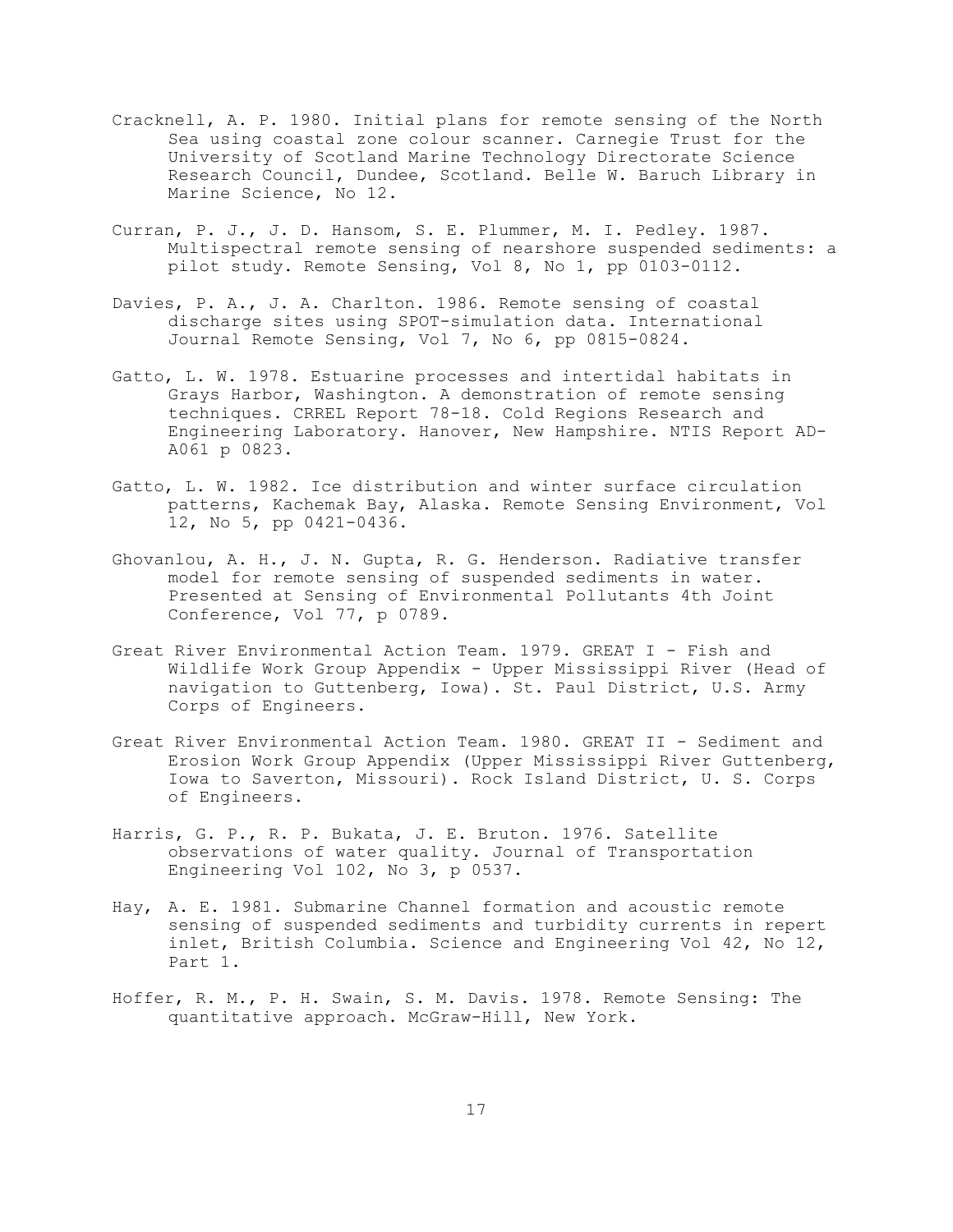- Holben, B., D. Kimes, R. S. Fraser. 1986. Directional reflectance response in AVHRR red and near-IR bands for three cover types and varying atmospheric conditions. Remote Sensing Environment, Vol 19, No 3, pp 0213-0236.
- Horn, E. M., L. A. Morrissey. 1984. Water Quality mapping with simulated LANDSAT thematic mapper data. 20th Annual Conference, American Water Resources Association Symposium, pp 0157-0166.
- Jacobberger, P. A. 1987. Geomorphology of the upper inland Niger delta. Journal Arid Environment, Vol 13, No 2, pp 0095-0112.
- Jarman, M. L., N. G. Jarman, D. Edwards. 1983. Remote sensing and vegetation mapping in South Africa. Bothalia, Vol 14, No 2, pp 0271-0282.
- Johnson, R. W. 1976. Quantitative mapping of water quality parameters in the James River, Virginia by aircraft remote sensing. Virginia Journal Scientific, Vol 27, No 2, p 0076.
- Johnson, R. W. 1977. Application of aircraft multispectral scanners to quantitative analysis and mapping of water quality parameters in the James River, Virginia. Pergamon Press, Oxford and New York.
- Johnson, R. W. 1978. Mapping of Chlorophyll a distributions in coastal zones. Photogrammetric Engineering and Remote Sensing, Vol 44, No 5, pp 0617-0624.
- Johnson, R. W. 1980. Remote sensing and spectral analysis of plumes from ocean dumping in the New York Bight Apex. Remote Sensing Environment, Vol 19, No 3, pp 0197-0209.
- Johnson, R. W., G. S. Bahn. 1977. Quantitative analysis of aircraft multispectral-scanner data and mapping of water-quality parameters in the James River in Virginia. National Aeronautics and Space Administration. NASA Technical Paper 1021, p 0031.
- Johnson, R. W., I. W. Duedall, R. M. Glasgow, J. R. Proni, T. A. Nelson. 1977. Quantitative mapping of suspended solids in wastewater sludge plumes in the New York Bight Apex. Journal of Water Pollution Control, Vol 49, No 10, pp 2063-2073.
- Johnson, R. W., R. M. Glasgow, I. W. Duedall, J. R. Proni. 1978. Monitoring the temporal dispersion of a sewage sludge plume in the New York bight by remote sensing. Presented at American Society of Photogrammetry 44th Annual Conference, Vol 78, p 0423.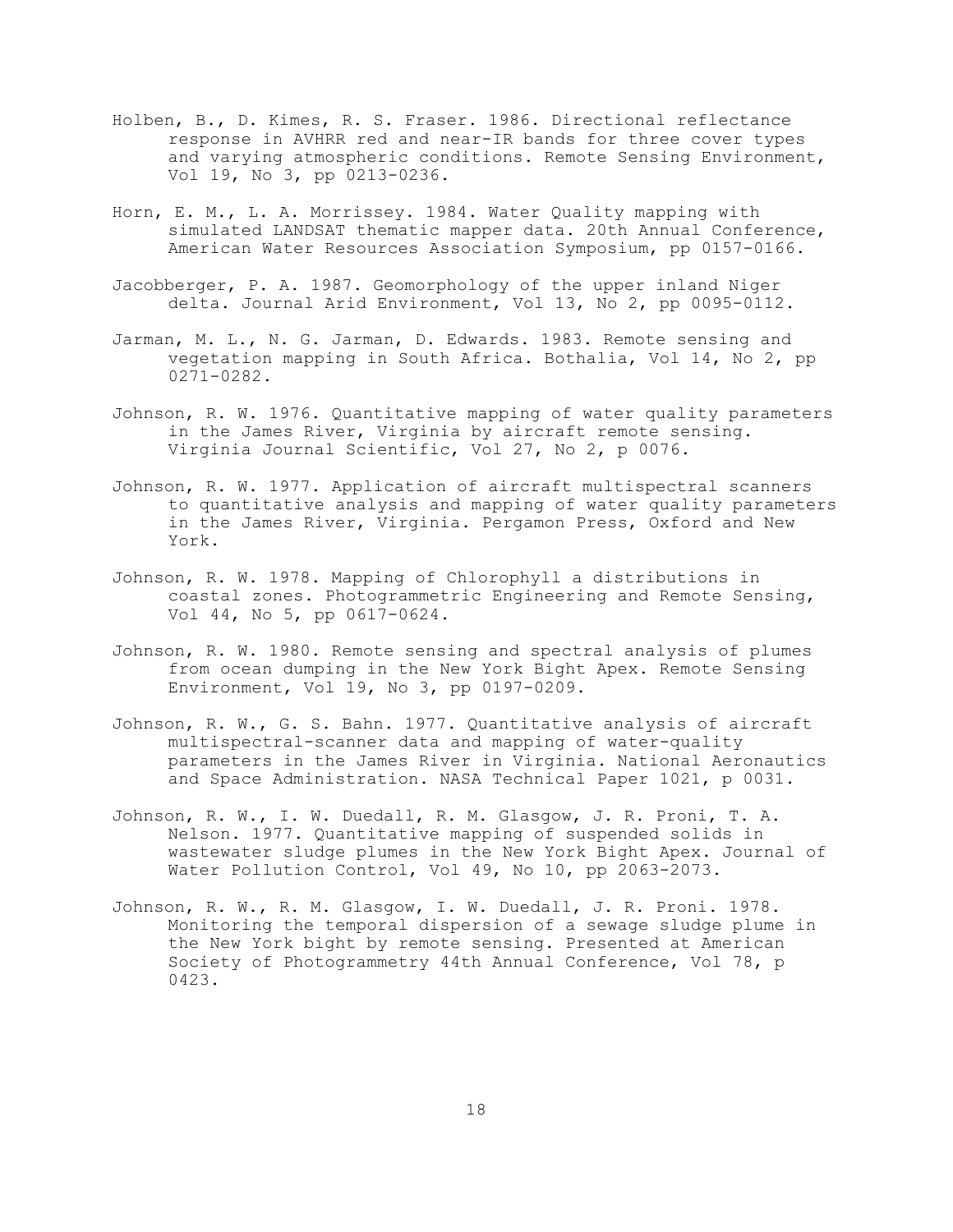- Johnson, R. W., R. C. Harris. 1980. Remote sensing for water quality and biological measurements in coastal waters. Photogrammetric Engineering and Remote Sensing, Vol 46, No 1, pp 0077-0085.
- Johnson, R. W., B. M. Kendall. 1981. Monitoring freshwater inflow to estuaries by remote sensing. Fish and Wildlife Service, Office of Biological Sciences, No 81/04, Vol 2, pp 0017-0040.
- Johnson, R. W., C. W. Ohlhorst. 1981. Application of remote sensing to monitoring and studying dispersion in ocean dumping. Plenum Publishing Corporation, 233 Spring Street, New York, New York 10013.
- Jordan, P. R. 1968. Summary and analysis of sediment records in relation to St. Louis Harbor sedimentation problem. Geological Survey, USDI, Open-file report.
- Kalman, L. S. 1982. Absolute radiometric calibration of black and white film imagery with applications in remote sensing of suspended sediment in surface waters. University of Wisconsin, Madison. Dissertation Abstract International, Vol 43, No 5, Order No DA8218091.
- Khorram, S., 1979. Remote sensing analysis of water quality in the San Francisco Bay - Delta. University of California, Berkeley, California. Presented at Remote Sensing 13th International Symposium, Vol 3, p 1591.
- Khorram S., H. M. Cheshire. 1983. The use of LANDSAT MSS digital data in water quality mapping of the Neuse River estuary, North Carolina. University of North Carolina, Raleigh, North Carolina. NTIS, PB83-256750, Report No OWRT A-125-NC(l), 14-34-0001-2135.
- Klemas, V. 1976. Remote sensing of coastal wetland vegetation and estuarine water properties. Geoscience and Man, Vol 18, pp 0193-0204.
- Kritikos, H., L. Yorinks. 1974. Suspended solids analysis using ERTS-A data. Remote Sensing Environment, Vol 3, No 1, pp 0069-0078.
- Lathrop, R. C., Jr., T. M. Lillesand. 1986. Use of thematic mapper data to assess water quality in Green Bay and Central Lake Michigan. Photogrammetric Engineering and Remote Sensing, Vol 52, No 5, p 0671.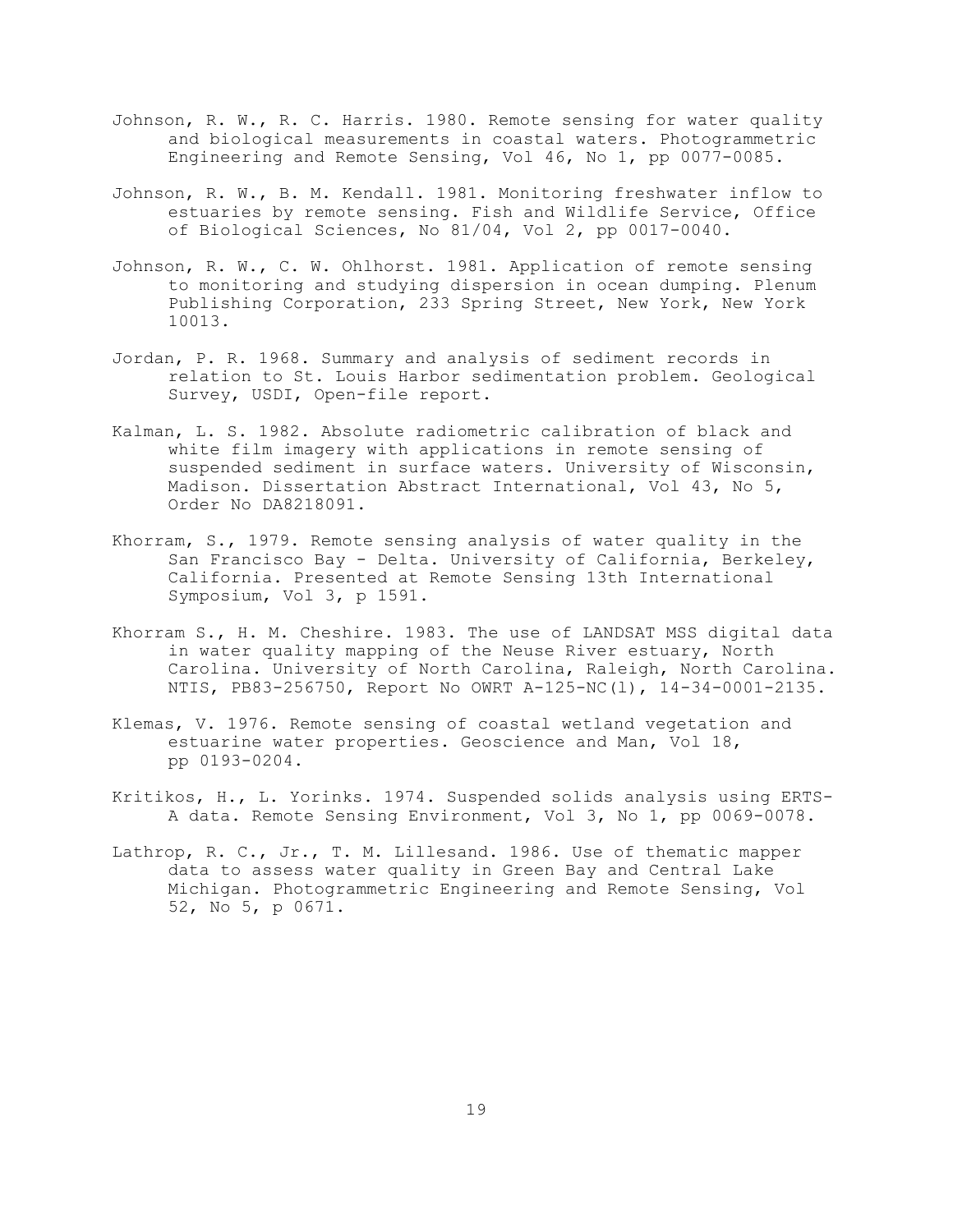- LeCroy, S. R. 1982. Determination of turbidity patterns in Lake Chicot from LANDSAT MSS imagery. NASA, Langley Research Center, Hampton, Virginia. NTIS, No N82-32788, Report No CP-32-04237.
- Lindell, T., B. Karlsson, M. Rosengren, and T. Alfoldi. 1986. A further development of the chromaticity technique for satellite mapping of suspended sediment load. Photogrammetric Engineering and Remote Sensing, Vol 52, No 9, p 1521.
- Liu, W. Y., L., R. T. Field, R. G. Gantt, V. Klemas. 1987. Measurement of the surface emissivity of turbid waters. Remote Sensing of Environment, Vol 21, No 1, pp 0097-0109.
- Lyon, J., K. Bedford, C. C. J. Yen. 1981. Satellite data for evaluation of suspended sediment concentrations in Sandusky Bay. Ohio State University, Columbus, Ohio.
- MacFarlane, N., I. S. Robinson. 1984. Atmospheric correction of LANDSAT MSS data for a multidate suspended sediment algorithm. International Journal of Remote Sensing, Vol 5, No 3, pp 0561-0576.
- Minderhoud, P. 1978. Kafue flats hydrological studies. Zambia Illustrated Maps Paper, Vol 0, No 0, pp 0059-0062.
- Munday, J. C., T. T. Alfoldi. 1979. LANDSAT test of diffuse reflectance metals for aquatic suspended solids measurement. Remote Sensing of Environment, Vol 8, No 2, p 0169.
- Munday, J. C. Jr., T. T. Alfoldi, C. L. Amos. 1979. Bay of fundy verification of a system for multidate LANDSAT measurement of suspended sediment. Presented at the 5th Annual William T. Pecora Memorial Symposium on Remote Sensing, pp 0662-0640.
- Nayak, S. R., B. Sahai. 1985. Coastal morphology: a case study of the Gulf Khambhat (Cambay). International Journal Remote Sensing, Vol 6, No 34, pp 0559-0567.
- Oertel, G. F., G. August. 1981. Remotely sensed water turbidity characteristics of the near-shore Georgia embayment and relationships with estuarine. Virginia Journal Scientific, Vol 32, No 3, p 0122.
- Pionke, H. B., B. J. Blanchard. 1975. The remote sensing of suspended sediment concentrations of small impoundments. Water, Air and Soil Pollution, Vol 4, No 1, pp 0019-0032.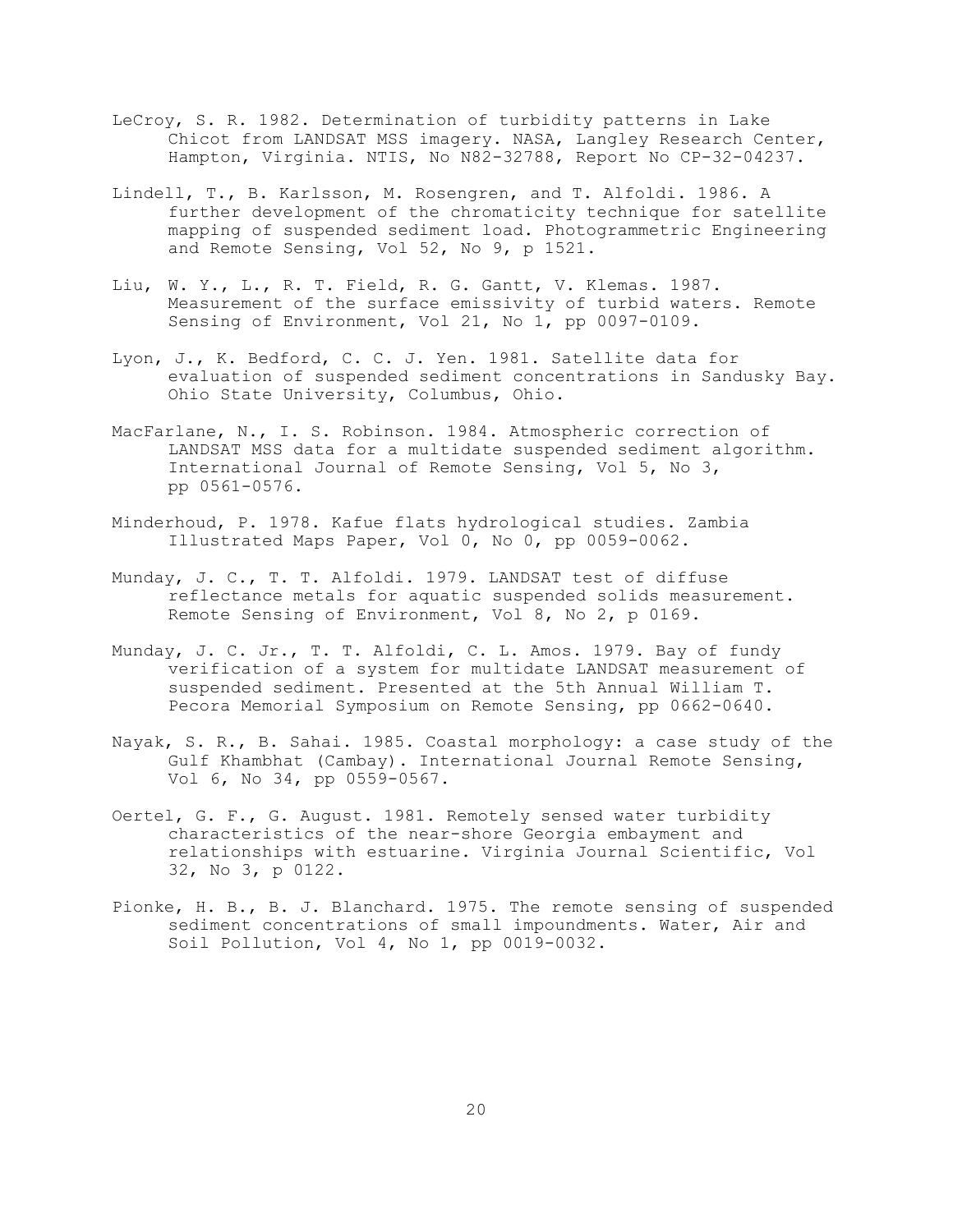- Presley, D. W., R. W. Newton. 1981. A lidar polarimeter technique for measuring suspended solids in water. U. S. Environmental Protection Agency. NTIS publication PB81-205957.
- Quarrar, P., S. Ali, A. H. Pramanik. 1987. Remote measurement of water transparency in selected water bodies of Bangladesh. Bangladesh Journal of Zoology, Vol 15, No 1, pp 0023-0030.
- Rasmussen J. L. and J. H. Wlosinski. 1988. Operating plan of the Long Term Resource Monitoring Program for the Upper Mississippi River System. U.S. Fish and Wildlife Service, Environmental Management Technical Center, LaCrosse, Wisconsin.
- Rimmer, J. C., M. B. Collins, C. B. Pattiaratchi. 1987. Mapping of water quality in coastal waters using airborne thematic mapper data. International Journal of Remote Sensing, Vol 8, No 1, pp 0085-0102.
- Ritchie, J. C., C. M. Cooper, J. Yongqing. 1987. Using LANDSAT multispectral scanner data to estimate suspended sediments in Moon Lake, Mississippi. Remote Sensing Environment, Vol 23, No 1, pp 0065-0082.
- Ritchie, J. C., F. R. Schiebe, J. R. McHenry. 1976. Remote Sensing of suspended sediments in surface waters. Photogrammetric Engineering and Remote Sensing, Vol 42, No 12, pp 1539-1545.
- Rona, D. C., 1977. Remote sensing of turbidity in Biscayne Bay, Florida. Florida Scientific, Vol 40, No 2, pp 0174-0178.
- Rouse, L. J., J. M. Coleman. 1976. Circulation observations in the Louisiana Bight using LANDSAT imagery. Remote Sensing of Environment, vol 5, No 1, p 0055.
- Ruiz-Azuara, P. 1981. Detecting Hydrobiological parameters with LANDSAT 3: Summer 1981 data. International Symposium on Remote Sensing, Vol 2, No 21-25, pp 0829-0838.
- Salomonson, V. V., R. N. Colwell, J. E. Estes. 1983. Water Resources Assessment in the manual of remote sensing. Vol 2, Second Edition. American Society of Photogrammetry. Goddard Space Flight Center Publication, No 650-73-155, pp 0057-0069.
- Scherz, J. P., M. Sydor, J. F. Domelen. 1973. Aircraft and satellite monitoring of water quality in Lake Superior near Duluth. University of Wisconsin. Presented at Earth Resources Technology Satellite Symposium, Vol 73, p 1619.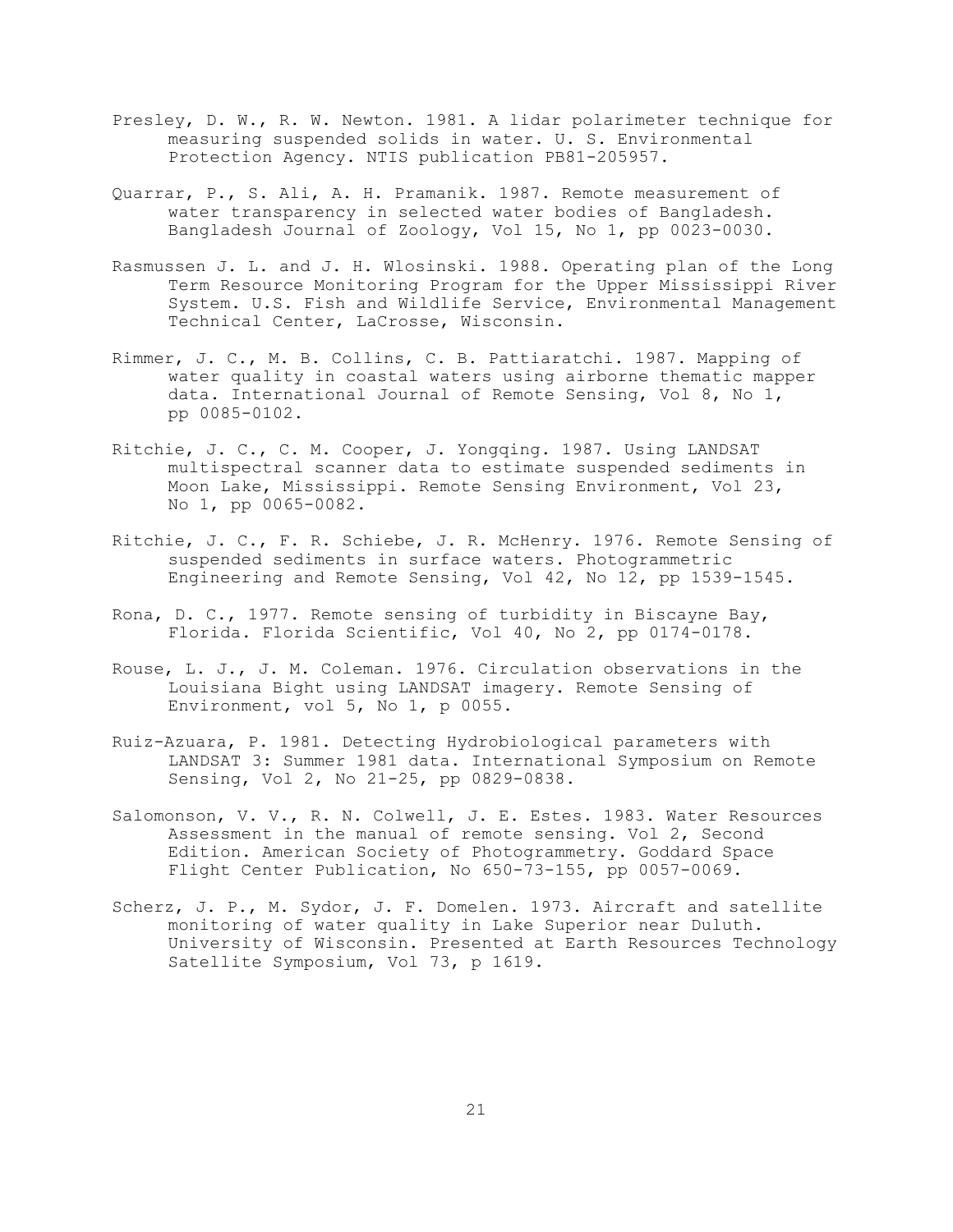- Schiebe, F. R., J. C. Ritchie. 1986. Suspended sediment monitored by satellite. 4th Federal Interagency Sedimentation Conference, Vol 1, pp 0070-0078.
- Shih, S. F., J. C. Gervin. 1980. Ridge regression techniques applied to LANDSAT investigation of water quality in Lake Okeechobee. Water Resources, Vol 16, No 5, P 0790.
- St. Paul District. 1981. Implementation for GREAT I study Nine foot channel project Upper Mississippi River (Head of navigation to Guttenberg, Iowa). U.S. Army Corps of Engineers.
- Sugihara, S., M. Kishino, N. Okami. 1985. Correlation of chlorophyll concentrations and suspended solids with near-surface upward irradiance within LANDSAT Bands 4, 5 and 6. Journal of Oceanography Society of Japan, Vol 41, No 2, pp 0081-0088.
- Thomas, I. L. 1978. Sediment/Siltation monitoring within a tidal basin using repetitive LANDSAT CCT data. Journal Symposium on remote sensing of Environment, Quezon City, Journal Article No 8509.
- Thornton, S. E. 1981. Suspended sediment transport in surface waters of the California current off southern California 1977-78 floods. Geo-Marketing Letter, Vol 1, No 1, pp 0023-0028.
- Topliss, B. J. 1986. Spectral Variations in upwelling radiant intensity in turbid coastal waters. Estuarine Coastal Shelf Science, Vol 22, No 4, pp 0395-0414.
- Verdin, J. P. 1985. Monitoring water quality conditions in a large western reservoir with Landsat Imagery. PERS, Vol 51, No 3, March 1985, pp 0343-0353.
- Walters, N. M. 1985. Algorithms for the determination of near-surface chlorophyll and semi-quantitative total suspended solids in South African coastal waters from NIMBUS-7 CZCS data. South Africa Illustrated Maps, ISBN 0-621-07386-5 0 (0), pp 0175-0182.
- Walters, N M., E. H. Schumann. 1985. Detection of silt in coastal waters by NIMBUS-7 CZCS. South Africa Illustrated Maps, ISBN 0-621-07386-5 0 (0), pp 0219-0226.
- Williamson, A. N., W. E. Grabau. Sediment concentration mapping in tidal estuaries. U. S. Army Engineer Waterways Experiment Station, Vicksburg, Mississippi. Presented at Earth Resources Technology Satellite Symposium, Vol 73, p 1347.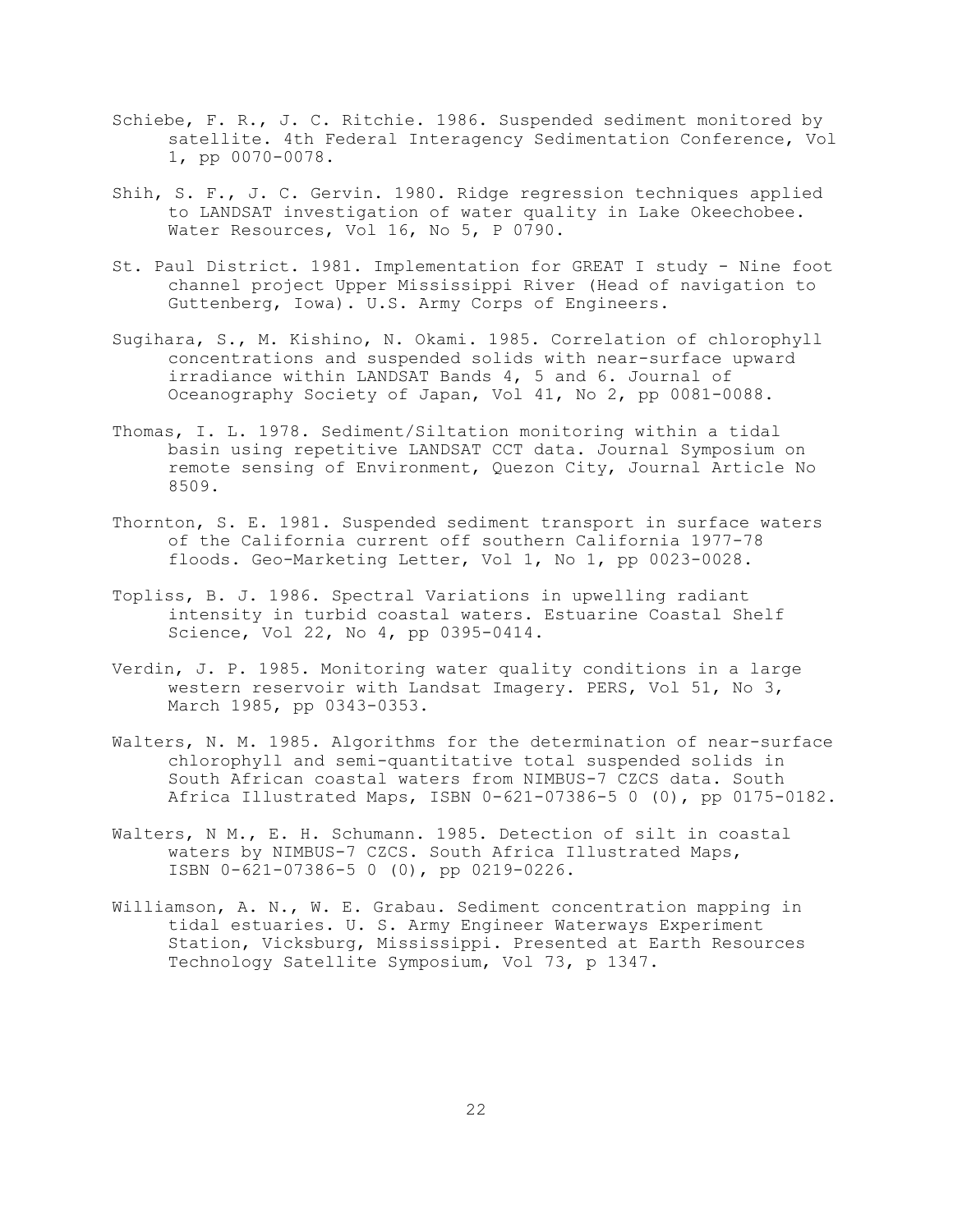- Witzig, A. S., C. A. Whitehurst. 1981. Current use and technology of LANDSAT MSS data for Lake Trophic classification. Water Resources Bulletin, Vol 17, No 6, pp 0962-0970.
- Yun, C-X, Cai M-Y. 1981. An analysis of the diffusion of suspended sediment discharge from the Chang Jiang (Yangtze) Estuary based on satellite imagery. Estuaries, Vol 4, No 3, p 274.
- Yun, C. X., W. Jia-ruo. 1982. A study of diffusion of upper-layer suspended sediments in discharges from the Chang Jiang estuary into the sea, based on satellite imagery. East China Normal University, Shanghai, China. Presented at 6th annual Estuarine Comparisons Proceedings.